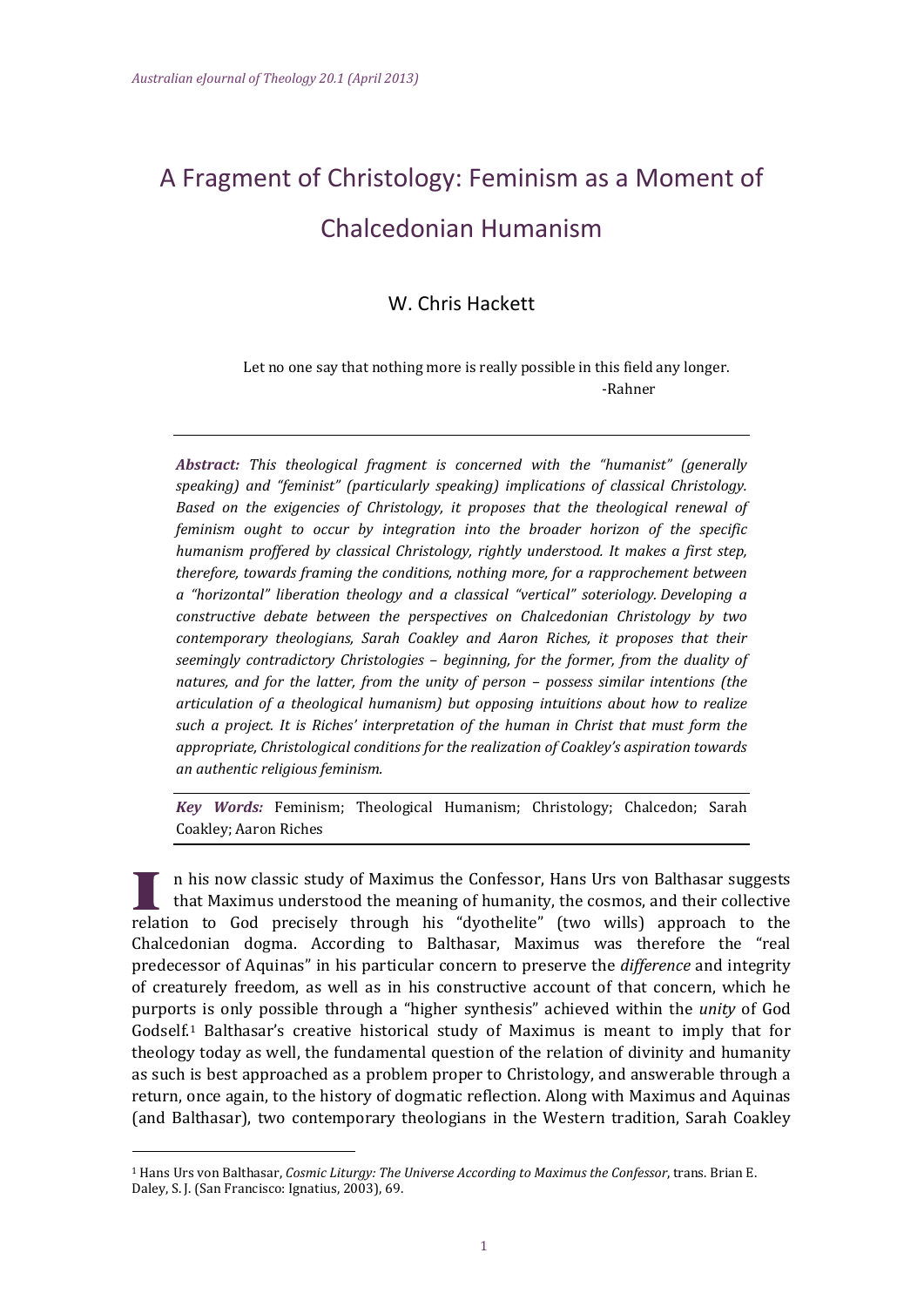and Aaron Riches, have also returned to Chalcedon's Christology as the proper starting point for constructive theological anthropology. Further, their questions crystallize in a similar way as their forebears around a deep concern for the preservation of the integrity of humanity in the encounter with God and the question of the meaning of the incarnation for human spirituality and freedom. A look at the surprising convergences and divergences within their proper proposals will elucidate the specific problems of contemporary theology and create an opportunity for a renewed constructive Chalcedonian "concentration" for contemporary theological anthropology. The debate we shall construct between their proper approaches to Christology concerns precisely this: *how* does Christology realize a vision of theological humanism? What is the significance of Chalcedon for specifically contemporary issues? Using the issue of feminism as a test case, we will see that Chalcedonian Christology's most basic contribution is the *soteriological* rearticulation of specific social concerns and projects. Our thesis finally crystallizes, playing the role, for this essay, of final cause: A Christian approach to the question requires the retying of any feminism to this broader religious (Christological) humanism of which it plays an important part. $2$ 

# CLASSICAL CHRISTOLOGY AND CONTEMPORARY DEBATES

- *A. According to Coakley*
	- *(1) The Definition as Source*

In an important article published in 2002, Sarah Coakley explores three divergent readings of the Chalcedonian Christological Definition of 451 ("to be acknowledged in *two natures* (*physesin*), inconfusedly, unchangeably, indivisibly, inseparably ... concurring in *one person* and one subsistence (*hypostasis*)")<sup>3</sup> for contemporary theological reflection. In light of the limitations she finds in each of the options she analyses, she proffers a fourth reading, suggesting that it should be understood in a "properly apophatic" way, *viz.*, that the Definition, primarily negatively—and abstractly—defines the relation among the natures in the *hypostasis*, thereby only functioning as the "horizon" that circumscribes what can and cannot be said about Christ's ontological make-up.<sup>4</sup> It is in this primarily negative mode that she understands the dogmatic Definition as the seminal starting point out of which may flower theological development. She proposes, furthermore, that in this negative Christology she is herself closer to the later Eastern tradition of faithful but creative thinking from within the logic of the Definition. Yet Coakley's proposal is not purely apophatic. The most important option that Coakley critiques in her fine study, the "linguistically regulatory" model, purported most eminently by Richard Norris, sees Chalcedon *solely* in a radically apophatic way, eschewing any and all positive content of

<sup>&</sup>lt;sup>2</sup> Unfortunately, I cannot develop such constructive a dialogue with feminist theology here. In a larger study of which this is a portion, I develop the concrete implications of this refiguring of the feminine by way of Mary of Nazareth, through Sergei Bulgakov's sophiological Christology. The task of this Christological fragment is merely to frame the conditions by which such refiguring of feminism within Christological humanism is first made intelligible – to make the dialogue possible.

<sup>&</sup>lt;sup>3</sup> From the Confession of Chalcedon. Emphasis mine.

<sup>&</sup>lt;sup>4</sup> Sarah Coakley, "What Does Chalcedon Solve and What Does It Not? Some Reflections on the Status and Meaning of the Chalcedonian 'Definition'," from *The Incarnation: An Interdisciplinary Symposium on the Incarnation of the Son of God* ed. Stephen T. Davis et al. (NY: Oxford University Press, 2002), 141‐163.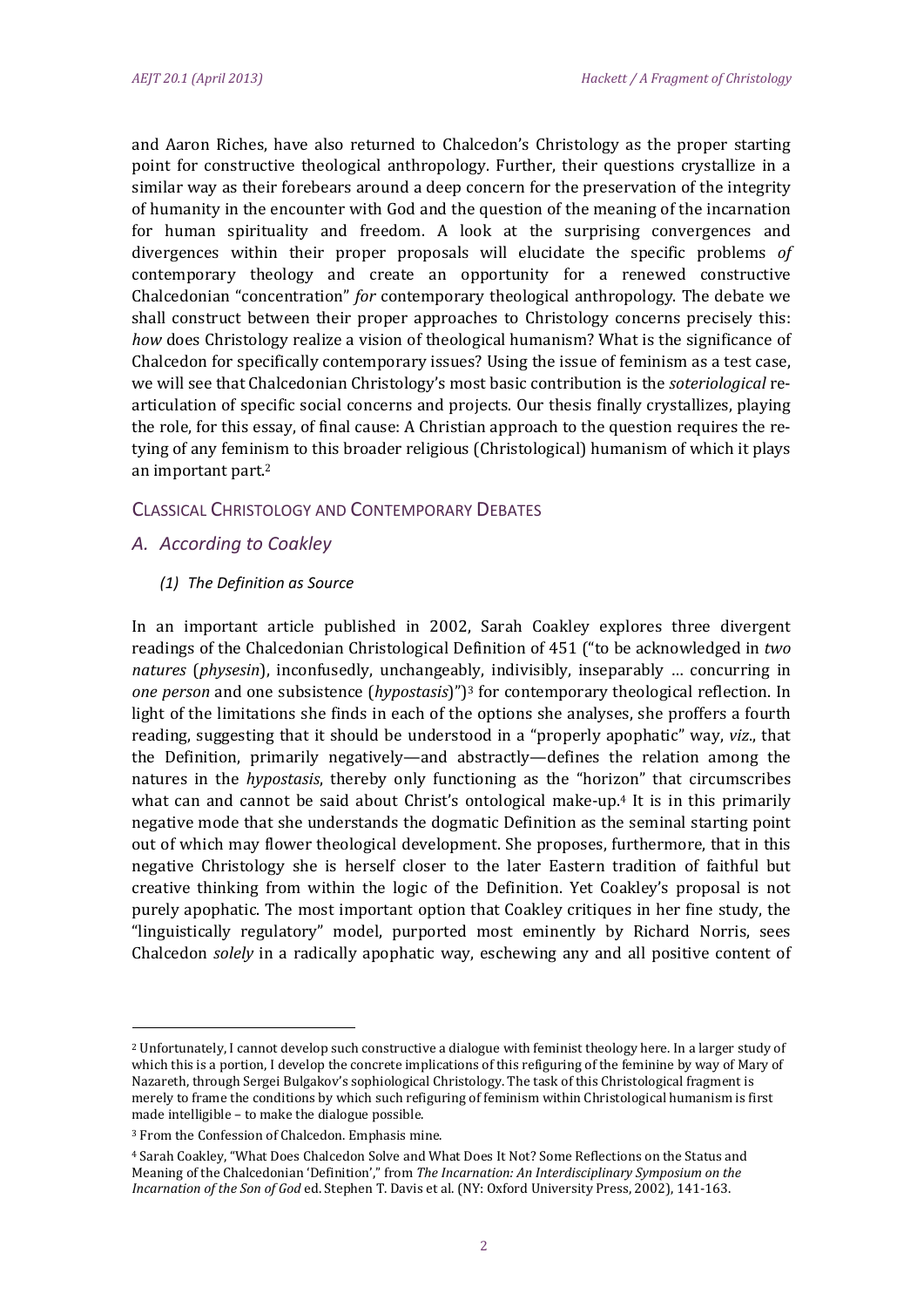the Definition.<sup>5</sup> For Norris, the Definition, if seen as anything but a negative, linguistic solution to the central question of the simultaneity of divinity and humanity in Christ (which it accomplished by distinguishing between, but not adequately defining, *physis* and *hypostasis*), will only serve to "reify" the two terms predicated of Christ as static substances, thereby degrading into an "onto-theological" (my term) problematic which elides the fundamental difference between the word "nature" as it is predicated of both divinity and humanity. Coakley concurs, of course, with this view in a limited way. Yet, she sees it as critically problematical for the following reason: the merely *linguistic-regulatory* view of Chalcedon is rooted in Norris' own theological assumptions, which Coakley sees to be rooted in an overly-strong apophaticism that *a priori* questions the stability and veracity of any enduring kataphatic element. Now if one takes the influence of post-liberal thought on Norris seriously (as Coakley certainly does), then for Norris, dogmatic definitions are merely formal grammatical rules, meant to guide a community's selfunderstanding: They are only "truth claims" in a limited sense; the question of their veracity can only be articulated from within the "orthodox" language game, by one who shares the same commitments and liturgical practices. Coakley's problem with this view, following Brian Daley, is that there is no evidence that for the pre- and post-Chalcedonian theologians language can be divorced from reality, *i.e.*, that "linguistic terms" can be

<sup>5</sup> See Richard Norris, "Chalcedon Revisited: A Historical and Theological Reflection" *New Perspectives in Historical Theology: Essays in Memory of John Meyendorff* ed. Bradley Nassif (Grand Rapids, MI: Eerdmans, 1996), 140-158. One wonders if Norris could be read more sympathetically: Perhaps his highly rhetorical apophaticism cleanses the temple, as it were, in order for Coakley—and others— to offer more constructive accounts. In this light he would be proposing, albeit in a negative fashion, a more radical theological metaphysics of the relation between God and the world, as revealed in Christ (or at least the opportunity for such). This view would draw Norris closer to Thomas Aquinas than George Lindbeck (for Coakley's remarks to the contrary, see "What does Chalcedon solve?", 151). For this see especially his conclusion, Norris, "Chalcedon Revisited", 157-8. Only a few quotes will have to suffice here: "[T]here is no overarching category in which [God and creature] can be classified. 'God,' if the monotheistic hypothesis is correct, does not fall into any class, even if human beings do ... And to the extent that this is true, then the sort of incompatibility that obtains between contraries cannot be thought to obtain between God and creatures. It is in failing thoroughly to explore this vertiginous thought that both classical and modern christologies have, as it were, spiked the gun of their sacred physics" (156). "Thus it would seem that a negative theology is best interpreted as saying precisely that the difference between God and humanity is a matter neither of contrariety nor of contradiction, that God is not related to us as an element or factor or reality that is either interchangeable with the creature as a contrary (i.e., a different thing of the same general sort) or incompatible with the creature as its utter negation" (157). Norris concludes with his own prescriptions "[T]here can be no reason to talk about a 'Christ'" and the incarnation but as a salvific event, which therefore necessitates that "a relation with Christ entails an encounter with God". Likewise, "to talk about Christ is to talk about one whose being humans share". Therefore, in the end, the Definition "can be judged merely to have stated the terms of the Christological problem" (157-8). For Norris, this "religiosity", christic "humanism" and final apophatic reserve, must be the core, and indeed, "horizon" if you like, of Christological reflection: "In stating the 'terms of the Christological problem,' Chalcedon ... defined an agenda and thus posed a question. And the question—the challenge—was not how to fit two logical contraries together into one, as its ancient and modern interpreters have all but uniformly supposed [!], but how to dispense with a binary logic in figuring the relation between God and creatures" (158). In this way Norris articulates the issue in a strikingly similar way to Bulgakov (see below). From here, Norris would seem to make available or possible—despite his harsh dialectical rhetoric— quite a constructive account, one that actually concords with much of Coakley's own proposal, at least more than she seems to allow. To say, as Coakley does, that Norris makes no ontological proposal, is misleading (see. Coakley, "What does Chalcedon solve?", 149). Thus his conclusion that "it is the Council of Chalcedon's Definition ... that allows room for such a conclusion *and for the rethinking to which it might lead*" (158), that the Definition itself is "non-committal" about the relation—and therefore meaning—of divine and human natures in Christ does not reject, but rather calls for, mindful constructive work (italics mine). The difference, of course, is critical. Norris' assessment of the extent of the "onto-theology" of the "sacred physics" of univocity is no doubt more radical than Coakley's, who rightly delimits it to a modern genealogy. Norris seems more like Heidegger than he ought. This, I think, is the fundamental difference between Norris and Coakley.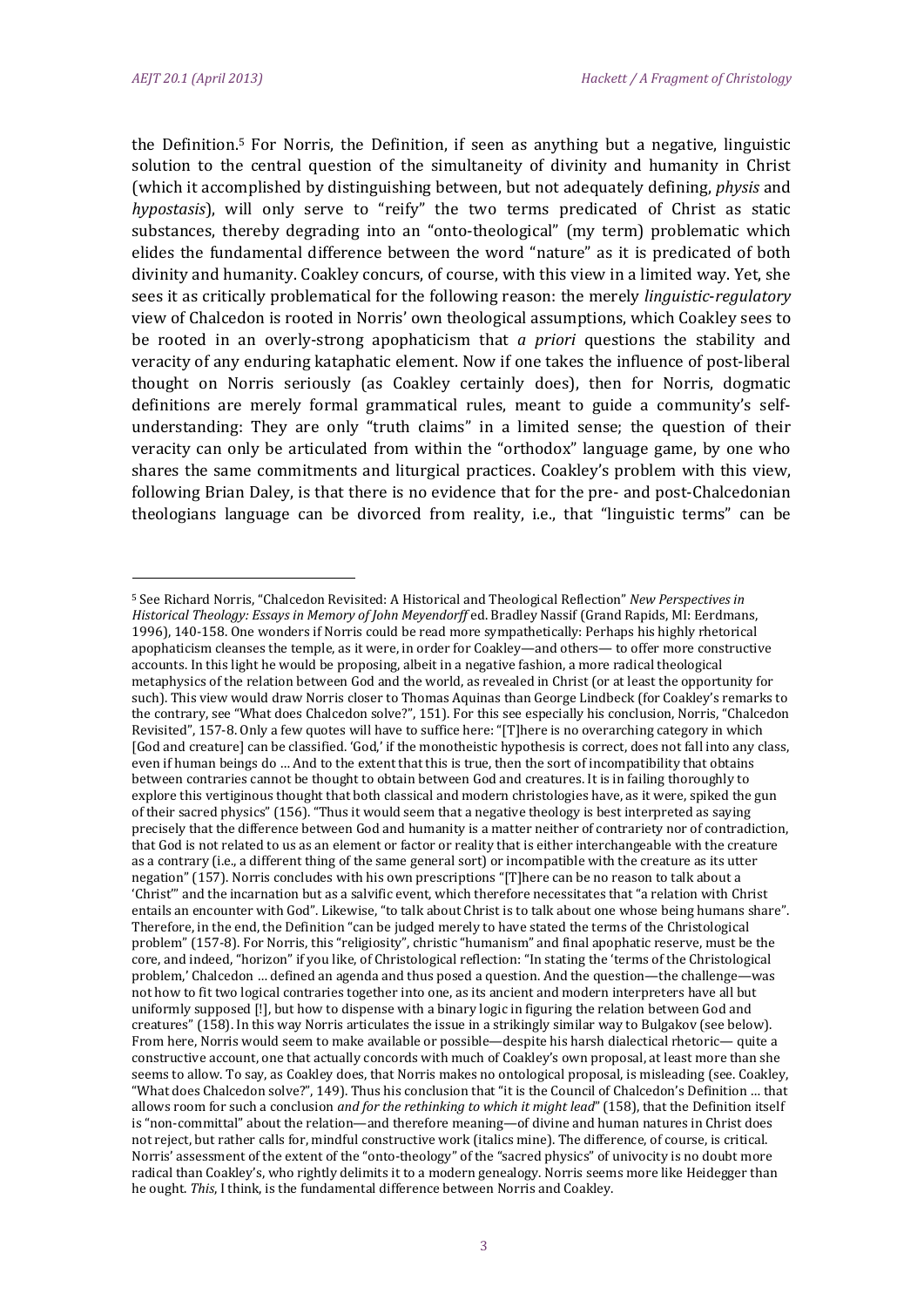divorced from "ontological commitments".<sup>6</sup> Thus Norris' view is motored by an "anachronistic Lindbeckian engine": he reads back into Chalcedon contemporary postmetaphysical problematics, which divorce language from reality, and from religious experience as well.<sup>7</sup> Norris allows his (so-called) "post-liberal" cultural-linguistic antimetaphysical commitments to adjudicate the meaning of Chalcedon as such. As for the second and third views—subtly and generously analyzed by Coakley, *viz.*, first, that the Definition is merely "metaphorical," on the one hand, or, second, that it is just simply "literally true" and defines the identity of Christ without ambiguity, on the other—they primarily suffer the same general critique as Norris: they eisegetically make assertions about Chalcedon that are alien to the fifth-century issues surrounding composition of the text.<sup>8</sup> John Hick's "anti-realist" assumption that only metaphor can safeguard the transcendence of God, or the literalism of David Brown or Thomas Morris, for whom the ontological reality of the incarnation wholly corresponds to the Definition, together read back into the text current concerns and thereby reduce the "richness and elusiveness" of the Definition, albeit in contrary ways according to the author's own (problematical) proclivities.9 

From her study of these three options, Coakley draws some significant conclusions: First, the Definition is properly understood as a "ruling out of disjunctive possibilities." Thus, in contrast to Hick and Norris, Coakley suggests that "a new, and surprising, reality which we could not previously have thought possible is being gestured towards" by the Definition.<sup>10</sup> In contrast to the literalists, Coakley, in a self-consciously Kantian manner, suggests: "[T]he Chalcedonian 'definition'—as Nicaea and Constantinople before it—takes for granted the achievement of salvation in Christ and then asks what must be the case

<sup>&</sup>lt;sup>6</sup> Coakley, "What Does Chalcedon Solve?," 150.

<sup>7</sup> One wishes Coakley would have further developed this interesting (dis)connection regarding religious experience and language and being. But see Coakley, "What does Chalcedon solve?", 151 for an interesting juxtaposition of Norris with Ps.-Denys and Thomas Aquinas. Coakley suggest that Norris fails to realize that traditional reflection itself already *constructively* performs the deconstruction that Norris wants. Another interesting dimension to this critique beyond what Coakley offers here would be to see Norris' pre-Lindbeckian, Heideggerian roots, viz., that he mistakes univocal metaphysics (roughly from Suarez to Kant) for pre-modern analogical metaphysics (from Plato to Aquinas). Augmenting Coakley in this way would be to abstract Norris from his own confusions which Coakley does not do and which makes her critique of Norris more heavy-handed than necessary. In any event, beyond Coakley, one could also argue that this traditional analogical metaphysics is itself a mode of articulation rooted in the Chalcedonian definition itself. Here the *analogia entis*, rightly conceived, *pace* Norris, would be the final flowering of Christological reflection, which becomes the very form of theological thought–e.g., as Balthasar said, Christ is the "concrete analogy of being" (see his *A Theology of History*, [San Francisco: Ignatius, 1992] and *Theo‐Drama III: Dramatis Personae: Persons in Christ*, *trans.* Graham Harrison [San Francisco: Ignatius, 1994]).

<sup>&</sup>lt;sup>8</sup> Coakley, "What does Chalcedon solve?", 153-9.

<sup>&</sup>lt;sup>9</sup> It is potentially confusing that Coakley seems to rest her argument on an apprehension of the original intention of the authors of the document itself, which seems to me to be not only problematical for many contemporary readers—and I would have thought Coakley herself. See ibid., 145-6. To say that a contemporary theologian is eisegetically informing her text is one thing; to say that one has psychological insights into the original intention of another author, and to equate it with one's own reading of the text in contradistinction to others, instead of resting one's argument on more solid ground, philosophical and historical development for example, is another thing entirely. To be sure, Coakley evades this problem directly by mostly negative ascription, i.e., by exposing the eisegesis of others. So it is her use of the term "original intention" that raises the question, though it is still unclear how much she positively equates her constructive proposal with the original, positive intention of the authors, apart from the history of reception of the text (*Wirkungsgeschichte*). 

<sup>10</sup> Ibid., 156.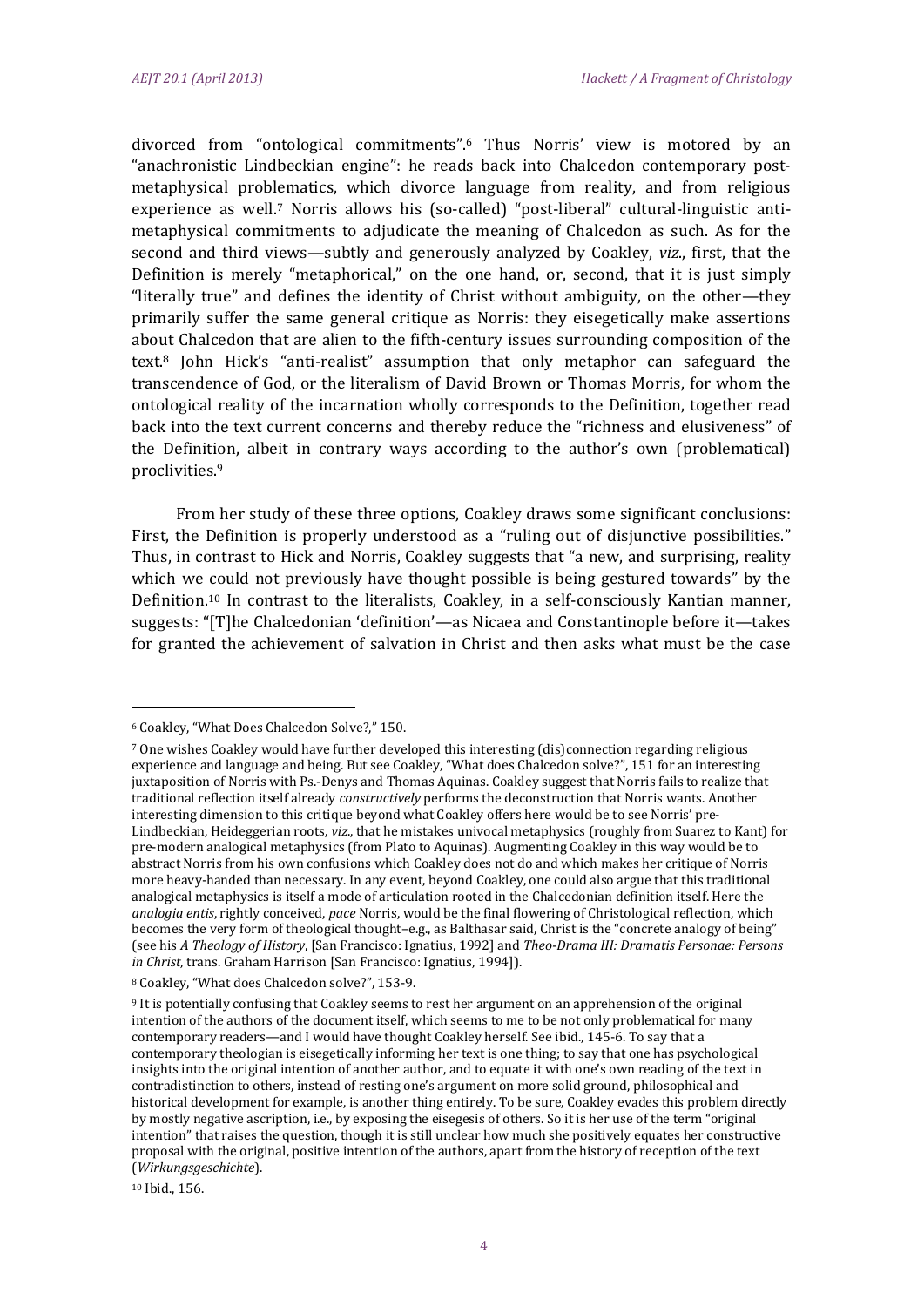about that Christ if such salvation is possible."<sup>11</sup> In other words, the ontological reality of Christ is described, but in no way circumscribed. The Definition is neither "precise" definition, nor does it lack ontological commitments; it is less metaphorical or logically incoherent, than it is a "paradox" or "riddle," an invitation to thought. Specifically, for Coakley, it defines a "horizon" by dismissing aberrant interpretations, it offers a simple rule (the distinction between *hypostasis* and *physis*) for articulating the unity and duality in Christ, and, finally, most often overlooked, it *recapitulates* in summary form the salvific narrative itself.<sup>12</sup> There are therefore apophatic dimensions of the Definition, which are not divorced from the kataphatic: It neither "explains nor grasps" the reality, but rather mysteriously communicates it. In short, it is a "regulatory and binding pattern" meant to guide worshipful understanding of the wonders of salvation, and thereby "invites" and even "releases" creative reflection.<sup>13</sup>

#### *(2) The Kenotic Meaning of the Definition*

Similarly, in her well-known essay on *kenōsis*, Coakley fills in some of the salient elements of the constructive content that this approach to Chalcedon enables.<sup>14</sup> Here Coakley analyzes the history of the term, providing a learned summary of the theories of biblical, patristic, early protestant, as well as the twentieth century British kenoticists and contemporary philosophy of religion. Through a feminist analysis of no less than six conflicting views on the meaning of the term, Coakley concludes that an empowering "vulnerability" before God, in the mode of contemplative prayer, creates the capacity for reception of divine "non-coercive power" to become manifest: "[T]rue divine 'empowerment' occurs most unimpededly in the context of a special form of human 'vulnerability.'"<sup>15</sup> She offers this version of *kenosis* in order to propose a "vital and distinctively Christian" understanding of *kenosis* that moves beyond the problematic pseudo-feminist ideal of self-sufficient autonomy (tied as it is, for her, to late-modern, secular, perhaps even atheist-humanistic visions of the good) toward the horizon of a *Christological* feminism. 

The corresponding Christology, then, serves as a "corrective" to secular feminism. Coakley demonstrates that the typical rejection of *ken*<sup>osis</sup> by contemporary feminist authors—still, as she says, "aping the 'masculinism' they criticize"—only applies to more or less recent understandings of the term, which conceives *kenosis* as an afflictive release of self-shared by divinity and humanity in salvific action. Instead, Coakley elects a "gentler" kenoticism, primarily understood as an opening to the Other, that is first rooted in the kenotic theory of the Lutheran Giessen theologians, who make a strong distinction between the "self-emptying" that is human, and the divine that retains but refrains from

<sup>&</sup>lt;sup>11</sup> Ibid. It is perhaps important to observe that this loosely Kantian Christological (transcendental) deduction is very close to Sergei Bulgakov (and Barth and Balthasar for that matter). Yet Bulgakov of course extends the meaning of the Christological deduction to God and humanity as such by way of his controversial concept of Sophia. The development of the present reflections on Christological humanism (specifically feminism) along sophiological lines will have to be developed elsewhere.

<sup>12</sup> Ibid., 161.

<sup>13</sup> Ibid., 161-3.

<sup>&</sup>lt;sup>14</sup> Sarah Coakley, "*Kenōsis* and Subversion: On the Repression of 'Vulnerability' in Christian Feminist Writing" *Powers and Submissions: Spirituality, Philosophy and Gender* (Oxford: Blackwells, 2002) 3‐39. 

<sup>15</sup> Ibid., 32.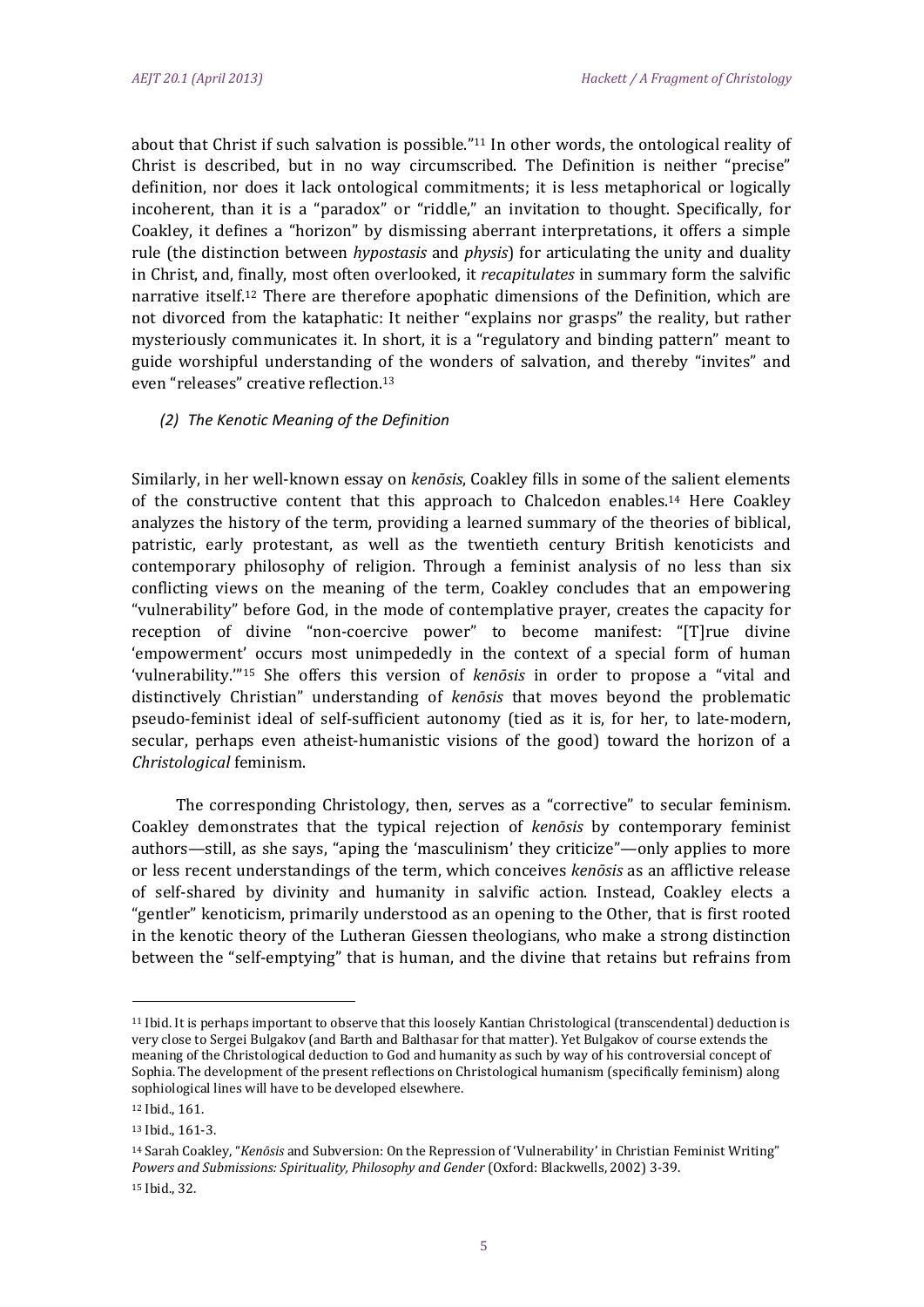using its power. She strongly rejects the alternative (Thomasius and the "new kenoticists"), according to which the divine Logos actually (and freely) gives up its own divine power in the act of incarnation. This second view, instead of rearticulating the meaning of divine power in terms of liberative freedom, instead "reduces God's 'power' to an inherent powerlessness." $16$  This is an interesting analysis but the more fundamental issue concerns whether the correlation between a receptive vulnerability of the creature (rooted in grace) to an empowering divine and a Christology that orients itself starting from the difference of two terms (divine and human "natures") does not actually retain a problematic sense of relation (implying "competition") - even in the mode of contemplation – and therefore also a (secular, modern) feminist sense of "autonomy" that she rejects.

This last observation makes better sense when one realizes that Coakley, in accordance with her concern for maintaining an *empowering* divine, tends to see that the Alexandrian identification of the *hypostasis* of Christ solely with the transcendent *Logos* necessarily harbors a "lurking 'docetism," which, she suggests, is a view related to the total reversal of the meaning of *kenosis* that occurred between Paul (who was *not* concerned with articulating the relation between divinity and humanity in the kenotic hymn) in the first century and Chalcedonian thinkers in the fifth (for whom the hymn is primarily treated as a theological metaphysics). With this view she agrees with Karl Rahner analysis of the "current crisis" in Christology.<sup>17</sup> For Rahner, the "almost unavoidable consequence" of a deficient view of the meaning of full humanity of Jesus Christ is to lose the necessity of his humanity for his role as mediator between God and humanity.<sup>18</sup> An "Apollinarian" emphasis on person, as in Cyril, leads only to the forfeiture of the "genuine, spontaneous, free, spiritual, active centre, a human self-consciousness" in the fullest sense of the word.<sup>19</sup> Thus, "the doctrine of the two natures is quite insufficient as a ground from which to derive this insight into Christ's mediation as something which arises from the inner tendency of the doctrine."<sup>20</sup> The danger, for Rahner, as in Coakley, is a one-sided emphasis on the hypostatic union, to the denigration of the full humanity of Christ. We will find ourselves required to ask below if this binary view that sees an emphasis on hypostatic unity as dangerous for the distinction of natures, conceived in an a priori manner, is the best approach to the Chalcedonian dogma, and if it is in danger of missing the very genius of conciliar Christianity *tout court*. In Cyrilline reflection after the Council (John of Damascus), for example, as a result of the unity of Christ's *hypostasis*, the humanity of the *Logos* is still reduced to a mere "instrument" (as in Cyril) fully subsumed by the divine through a perichoretic saturation of the humanity with divine attributes. Divine power is thus still, according to Coakley, only "forceful obliteration."<sup>21</sup> Instead, Coakley suggests that Christ's personal identity should be comprehended as an event constructed through ("confected out of") the encounter of divine and human realities. In

<sup>16</sup> Ibid., 38.

<sup>17</sup> See the programmatic essay, Karl Rahner, "Current Problems in Christology", Theological Investigations, Vol 1, *God, Christ, Mary and Grace, trans. Cornelius Ernst, O. P. (NY: Crossroad, 1982), 149-200.* 

<sup>18</sup> Ibid., 157.

<sup>&</sup>lt;sup>19</sup> Ibid., 158.

<sup>20</sup> Ibid., 161. See also his later essay "Christology Today?" in *Theological Investigations,* Vol. 3, *The Theology of the Spiritual Life*, trans. Karl H. and Boniface Kruger (London: Denton, Longman and Todd, 1967), esp. 30-1, for a similar assessment.

<sup>21</sup> See Coakely, "*Kenōsis* and Subversion", 11‐16.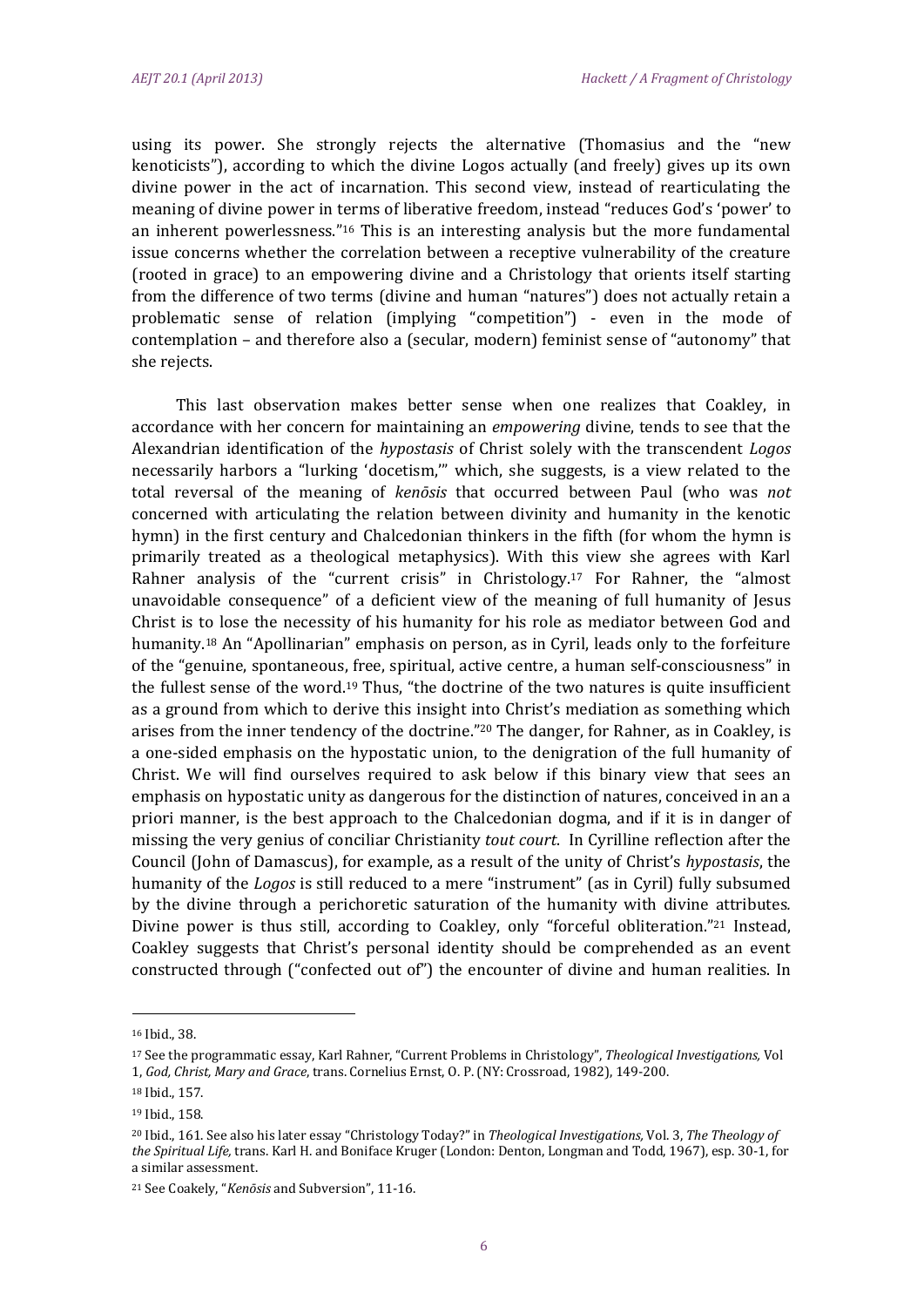other words, Coakley wants to read Chalcedon with an Antiochene stress.<sup>22</sup> Coakley's reading of Cyrilline and Alexandrian Christology is arguably facile. Already in Cyril the incarnate hypostasis is understood in "complex" terms to be a person at once human and divine and as much the former as the latter. This hypostatic complexity lies in direct continuity, as our next author will show, with the Dionysian account of the theandricity of Christ ("theandric energies"). This ought to mollify at least Coakley's criticism that the Alexandrian style ignores or even denigrates the full integrity of the humanity of Christ, and if so, it makes the ground on which she builds her Christology shaky.<sup>23</sup> This observation leads us to the crucial question which we will have to ask ourselves subsequently: Is Coakley's intention to preserve one aspect (difference) at a high cost to the other (unity) the best mode of approach to fulfil the very theological and anthropological concerns that motivate her theology?

# *B. According to Riches*

#### *(1) Only Union "Differentiates"*

 

In a recent essay, Coakley's younger contemporary, Aaron Riches has proffered an alternative view to what we see in Coakley, by which he seeks to fulfil many of the same concerns and constructive interests. Here Riches follows Henri de Lubac's particular mode of ressourcement in contradistinction to Rahner's.<sup>24</sup>

Taking the opposite tact than Coakley, in his Christological reflection Riches begins from union, a union of two natures which alone properly "differentiates." He thus sees the very essence of the creaturely being, its freedom, integrity and self-determination—one could even say its flourishing—to be located beyond it, in God, and thus finding the very fulfilment and integrity of its existence only in its radical contingency vis-à-vis the divine. The key phrase occurs at the beginning of his essay: "union is established in differentiated communion." Now, in order to understand this, it is first crucial to see that, for de Lubac, the general conception of the relation of the natural and supernatural spheres follows from the concrete form of revelation, particularly and definitively in Jesus Christ.<sup>25</sup>

<sup>&</sup>lt;sup>22</sup> Textually, she bases this reading on the following: The Definition only uses the word *hypostasis* after the phrase concerned with the "concurrence" of the two natures—which means for her, it seems, that the natures are first considered as two disparate, complete totalities *before* their union in the person of the Logos. See ibid., fn. 81, 38.

 $23$  Supplementing this perspective, we can note that for the same Alexandrian Christological tradition(s) the notion of *communicatio idiomatum*, understood within the context of the "theandricity" of Christ's hypostasis, was already seen to possess a reciprocity within the exchange: in the incarnation human and divine natures received properties of the other, though in ways appropriate to the integrity of each nature (the divine, for example, comes to "suffer" albeit, "unsufferingly." See the important study, John McGuckin, *St Cyril of Alexandria: The Christological Controversy: Its History, Theology and Texts* (Crestwood, NY: St. Vladimir Seminary Press, 2004), 184‐93. See also *The Theology of St. Cyril of Alexandria: A Critical Appreciation,* ed*.* Thomas Weinandy and Daniel Keating (Edinburgh: T&T Clark, 2003). I would like to acknowledge the anonymous reviewer of this essay who brought this critical point to my attention.

 $^{24}$  That is, Christological as distinct from "philosophical" (as in Rahner's "theological-anthropology"). Aaron Riches, "After Chalcedon: The Oneness of Christ and the Dyothelite Mediation of his Theandric Unity" Modern *Theology* 24 (2008), 199‐224. Riches develops his Christological reflections further in *Christ: The End of Humanism* (Grand Rapids, MI: Eerdmans, forthcoming). See Adrian Pabst's similar perspective from his brief remarks in *Metaphysics: The Creation of Hierarchy* (Grand Rapids, MI: Eerdmans, 2012) 65. Thanks to the anonymous reviewer for pointing out this felicitous connection.

<sup>&</sup>lt;sup>25</sup> See Henri de Lubac, *The Discovery of God*, trans. Alexander Dru (Grand Rapids, MI: Eerdmans, 1996), 220.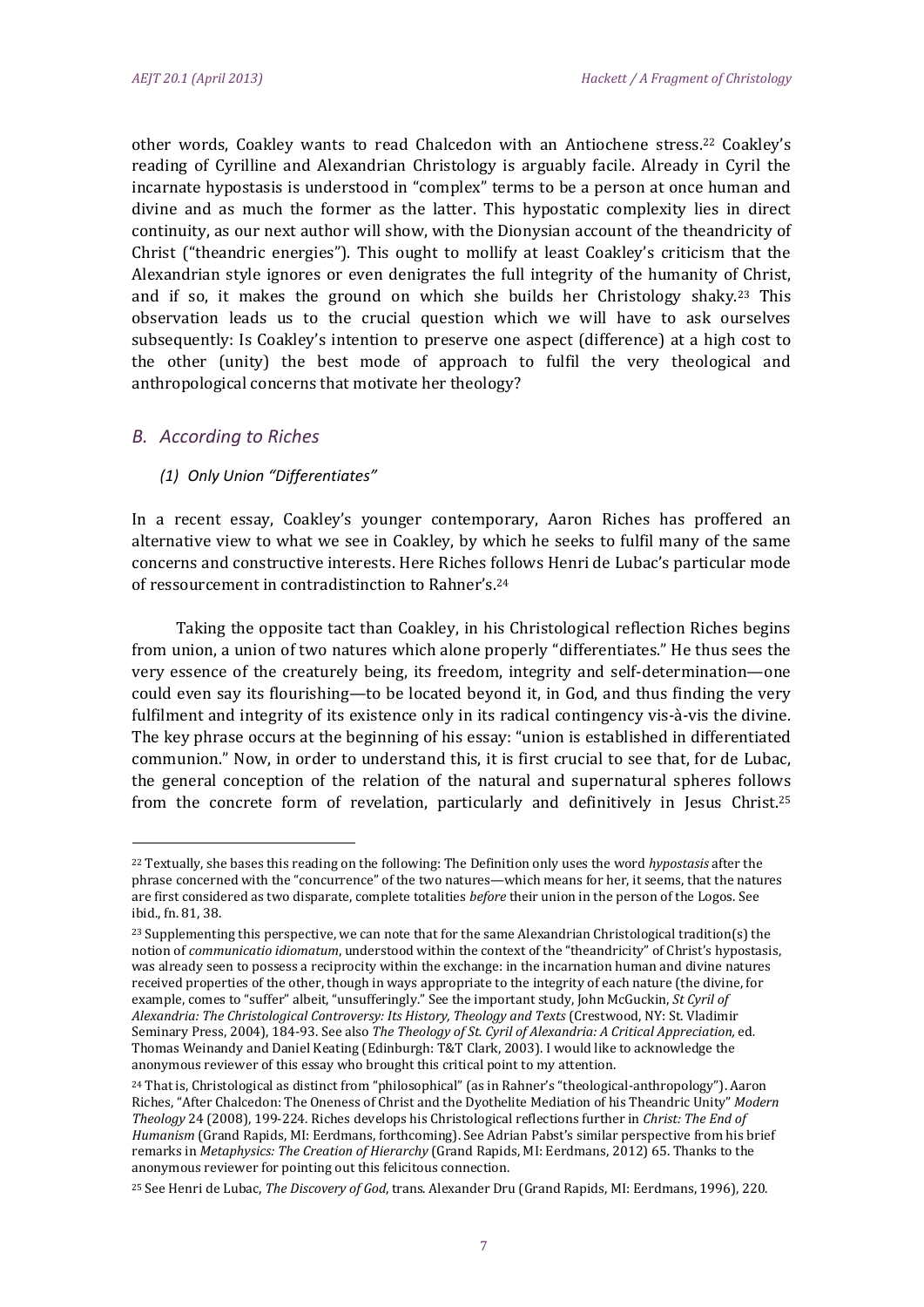Christology lies behind his thesis regarding the "supernatural" ground of the natural. The same should be said of Riches here. It should be noted that, in contrast to Riches, the opposite movement of the relation between the concrete and general is embraced by Coakley: theology is informed first by particular anthropological assumptions (undergirded by an "extrinsic" account of the relation between God and creature) imported into Christological reflection. Their primary, shared anthropological concern (the integrity of the creature) nevertheless fundamentally orients their thought in opposite directions.

Interestingly, Riches, in agreement with Coakley, suggests that *if* the Chalcedonian Definition is understood "discretely," i.e., apart from the salvific narrative and especially apart from the dogmatic developments in Christology of the latter Councils, it is prone to misinterpretation. The difference is that Riches sees the problem of such "discreteness" in a certain *Antiochene tendency* inherent in the Definition itself: The "dyophysitism (two natures) of Chalcedon actually risks a certain parallelism of the natures of Christ, insofar as it leaves the *communicatio idiomatum* in the One Christ unspecified. Thus, as long as dogmatic Christology limits itself to Chalcedon, going only so far as the  $4<sup>th</sup>$  ecumenical council, it remains vulnerable to a misconstrual of Christology (and therefore catholic **theology** *tout court*) in a quasi-Nestorian direction."<sup>26</sup> Constructively, then, Riches argues that the proper, Alexandrian conception of unity is only "decisively articulated" by the  $6<sup>th</sup>$ Ecumenical Council's (Constantinople III, 680-1) appropriation of Maximus the Confessor's dyothelitism. This Council *develops* Chalcedon by bring its "paradox" into fuller view. That is: "it makes concrete the *communicatio idiomatum* of difference in the Son's theandric unity."27 Hence, essential to Riches' theology is an awareness of the "paradoxical" (in the Lubacian humanist sense) quality of the Chalcedonian definition, as well as the integrity of its development up to Constantinople III.<sup>28</sup> It will be especially important for us to see whether Riches' "Maximian" Alexandrianism can adequately speak to Coakley (and Karl Rahner's) specific concern with the integrity and freedom of human nature. 

For Riches, following Marie-Joseph le Guillou, Constantinople III itself can only properly be understood by reading it through the lens of the specific texts of Maximus (on the agony at Gethsemane) for there it yields a "full 'narrativization'" of the ontology of Christ expressed in the Conciliar Definitions.<sup>29</sup> Riches suggests the import of this  $\int$  integration of contextual theology (Maximus) for understanding the Definition: "Constantinople III affords a dogmatic mode of Christology that is at the same time both a semiotic reading of narrated events-as-signs and a labour of speculative metaphysics." This unity of symbols and narrative from the biblical texts with constructive intellectual

<sup>&</sup>lt;sup>26</sup> Riches, "After Chalcedon," 200.

<sup>27</sup> Ibid. 

<sup>&</sup>lt;sup>28</sup> Rahner, on the other hand, emphatically asserts that Christology developed merely "from the New Testament writings (especially Paul and John) down to the statements of the Council of Chalcedon" See "Christology Today?", 25.

<sup>&</sup>lt;sup>29</sup> Marie-Joseph le Guillou O.P. "Quelques Réflexions sur Constantinople III et la Sotériologie de Maxime", in *Maximos Confessor: Acts du Symposium sur Maxime le Confesseur Fribourg, 2‐5 Septembre 1980,* ed*.* Felix Heinzer and Christoph Schönborn (Fribourg: Éditions Universitaires, 1982).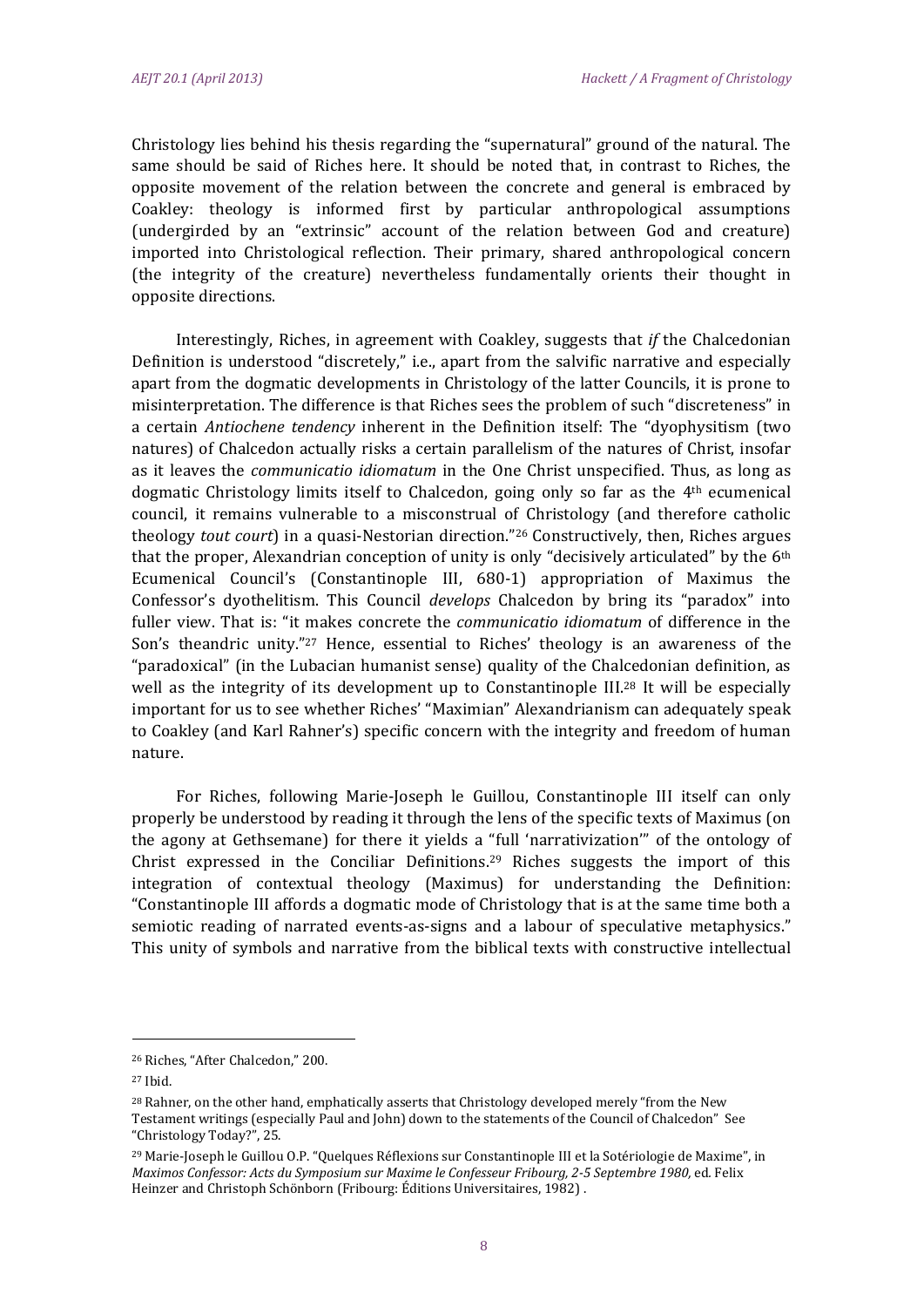venture is ultimately a part of the Hebraic-Hellenistic "narratological" ontology distinctive to Christianity.<sup>30</sup>

Undergirding Riches' reflections is a key sentence in The International Theological Commission's (1979) summary of dyotheletic dogma: "the Church declares that our salvation had been willed by a divine person through a human will."<sup>31</sup> According to Riches, this statement expresses the crucial Christological ontology intended by the Constantinopalitan dyothelitism, viz., that the humanity of Christ is *God's own* humanity. For him any account of the implications of Christology for a "humanism" (more broadly) or a "feminism" (more particularly) must seek to think from within this paradoxical horizon. For Riches this is precisely what is given by the Lubacian paradox of grace, which successfully upholds the priority of the divinity—expressed in the unity of the *hypostasis*, and simultaneously, the upraising of human agency in salvation—expressed in the diversity of natures, which is, crucially, the direct result of the unity *for* human nature. So, in other words, the permanent *distinction* of the natures in the Definition is meant to express none other than the meaning of the radical *unity* for humanity: the fullness of humanity is realized in personal *union* with the *Logos*. Reflecting on Maximus, Riches says: "In a Cyrilline sense, Jesus—because he is the incarnate Logos—is the True Man, but he is never a 'pure man'" Thus, "Christ's humanity subsists divinely in the Person of the Son. Therefore everything Jesus is and everything Jesus wills, both 'is' and is 'willed' in the unity of the divine Person." $32$  One must say here that dyothelitism is misunderstood if the humanity of Jesus is figured in distinction from its *enhypostatic* actualization. An *anhypostatic* human nature – like the Thomist notion of "pure nature" – can only ever be an *abstraction*. There is, in other words, no conceivable human nature of Christ apart from its union with divine nature in the *hypostasis* of the *Logos*. Again, for this Christologicalhumanist vision, it is the unity itself that differentiates.

For Riches, the maxim of dogmatic Christology is: the greater, more intensely expressed is the unity with the divine, the greater, more intensely expressed (and therefore more adequately understood) is the humanity as such. Thus it is that in Gethsemane, in the filial prayer of the Son to the Father, that we first learn the theological truth that "unity differentiates". Here there is no opposition between the divinity and humanity of Jesus, but rather an essential relation, organically and hierarchically understood, in which the humanity arrives to itself only as it abandons itself in obedience to the divine. Thus, for this vision, it is the *divinity* of Christ that is the essential precondition, not only for his perfect unity with humanity, but also for the greatest realization of humanity as such. Otherwise said, in Christ, humanity is a gift to itself; this is its greatest freedom. "[T]here is only authentic humanity where there is *theosis*."<sup>33</sup> The complete preservation of the distinction between the divine and human natures of Christ

<sup>30</sup> Riches, "After Chalcedon," 204, referring also to John Milbank, *Theology and Social Theory: Beyond Secular Reason* (Oxford: Blackwell, 2<sup>nd</sup> edition, 2006): "Narrative and ontology reinforce each other in an ontology of difference, because God must be known *both* as the 'speaking' of created difference, and as an inexhaustible plenitude of otherness" (48).

<sup>31</sup> Riches, "After Chalcedon," 203. See "Select Question on Christology" in *International Theological Commission: Texts and Documents 1969‐1985*, ed. Michael Sharkey, (San Francisco: Ignatius, 1989), 192. See also the first section of "After Chalcedon" ("Crisis in Christology"), which thoroughly provides all the details concerning the aims and scope of this Commission (201-3).

<sup>32</sup> Ibid., 204. 

<sup>33</sup> Ibid., 202.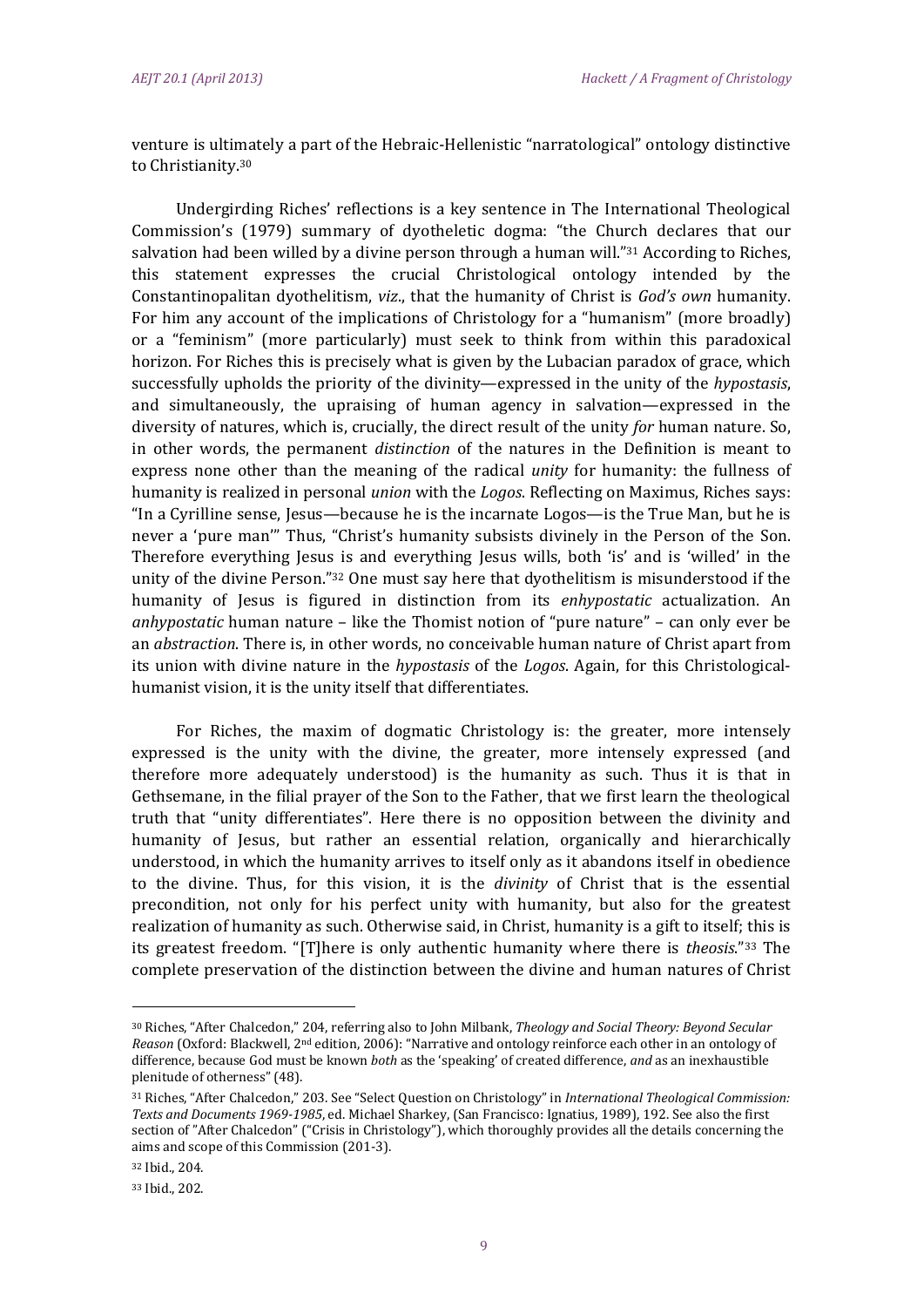is not a dualism, but is rather more paradoxical, "a differentiated unity," in which  $-$  as in the genuine, Thomist notion of analogy – the increase of the union only *realises* the difference all the more. The upshot is the paradox that the more one seeks a humanity in integral distinction from the divine, the more one has to emphasize the union in order to obtain it in the most radical manner possible. According to this vision we would have to conclude that because the creature's true end is in communion with God (this being what the divine-humanity of Christ reveals), so the creature becomes more completely nondivine in the realization of this end (that is, in divinization itself). Thus since there is no greater unity than in the one *hypostasis* of the Son, there is also therefore no greater preservation of difference; it is the condition of true difference, complete even as it is a dynamic *communicatio*. 

#### *(2) The Human Will of God*

Like Coakley, Riches finally articulates his ontology of Christ in light of a theology of prayer. Though the general starting point is the same, i.e., an integration of spirituality and dogmatic theology, Riches' notion of prayer is fundamentally different. All Christian prayer, for him, is specified as "filial prayer," which is to be understood in light of the Balthasarian motif of the *missio* of the Son. This *missio* is Christ's "communicative constitution" in which we come to participate via the grace of adoption. What we may call Riches' "kneeling Christology" is therefore rooted in a fundamental sense of vocation determined by obedience to God's fatherly commission.<sup>34</sup> This concrete-spiritual starting point is fitting, for Riches, since Maximus' dyothelitism is rooted in the narratives of Christ's turmoil in prayer in Gethsemane the evening of his arrest. Riches also demonstrates the richness of a Cyrilline-Maximian stress for Pneumatology and Trinitarian theology more generally vis-à-vis this narrative. He finds a "pneumatology underpinning dyothelitism" in the mediation of the Son's relation to the Father, which occurs by the Sprit, and therefore a true union of desire in the two wills of Christ. Finally Riches sees this mode of relation's continuation, again only pneumatologically possible, in the life of those conformed to Christ. He concludes: "The Church is the living continuation of Christ's divine personhood."<sup>35</sup> Here the Spirit would be articulated as the desire that is at once differentiating and unifying, the bond of love that imparts radical freedom only within the deepest communion - an echo of Trinitarian theology at the heart of ecclesiology Christologically "concentrated." Thus the Spirit who cries out within us "Abba, Father!" (Rom. 8:15) is also the very same Spirit of Christ, the complete expression of love that is not content within itself but overflows, opening from within toward the other in love. The Church is the human community caught up into this eternal *perichoresis*. One sees here how the personalist Christological concentration opens up seamlessly onto the social dimension.

The profound (re-)integration of spirituality and Christology evinced here actually owes much to Coakley's prior interpretation of the Chalcedonian Definition as a "horizon," which, as we saw above, understood the Definition as an opening of a new possibility for

<sup>&</sup>lt;sup>34</sup> Compare Coakley, "Kenōsis *and Subversion"*, 32-6 and Riches, "After Chalcedon" 214-17. Thanks to Dr. Riches for clarifying this point.

<sup>&</sup>lt;sup>35</sup> Riches, "After Chalcedon," 217.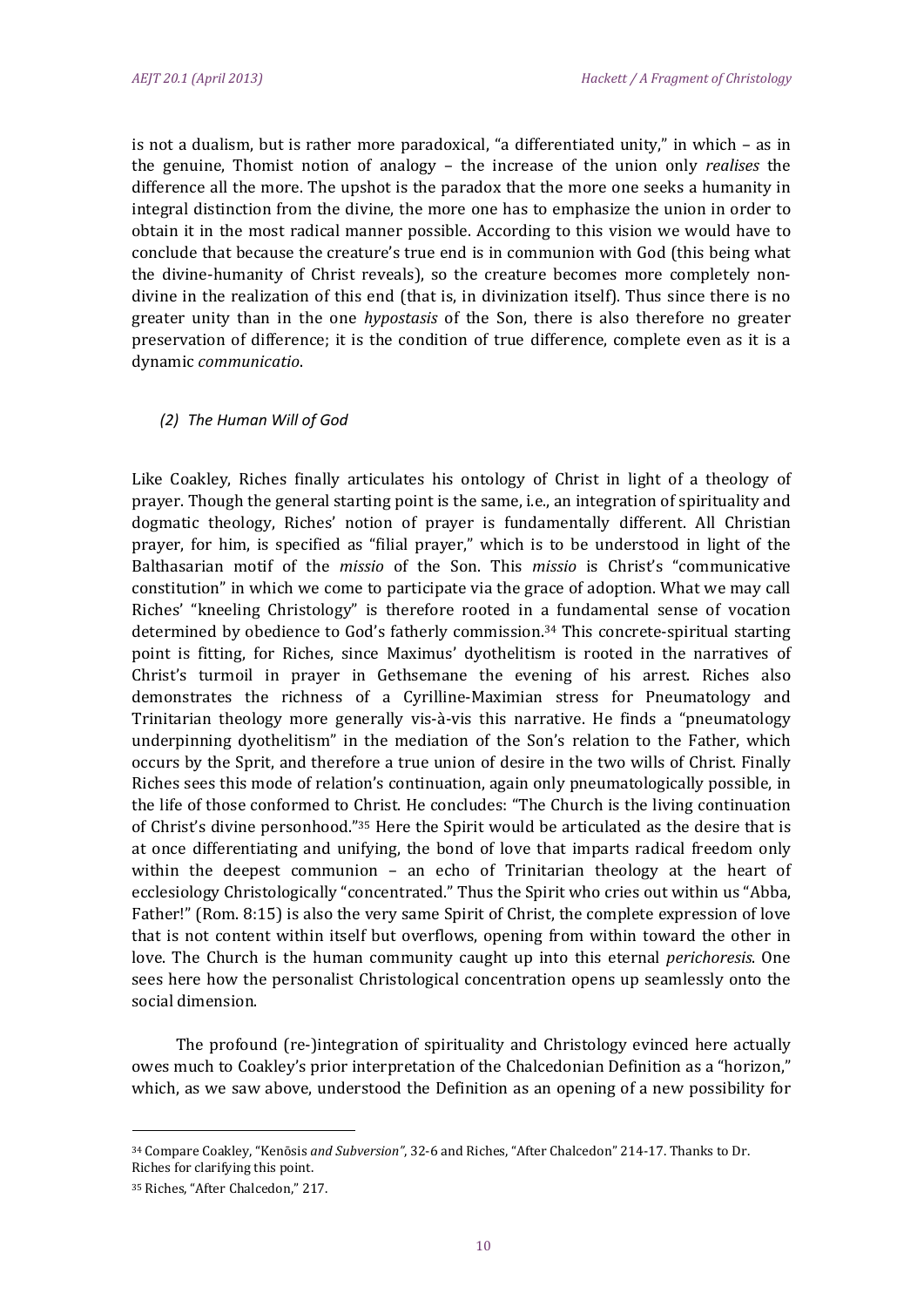the articulation of the divine-human relationship.<sup>36</sup> Riches generously develops Coakley's insights for his own "phenomenological" approach, which he uses to overcome the nonreductive parallelism that we have seen to be integral to Coakley's approach to Chalcedon. Taking an undeveloped reference by Coakley to Gregory Nazianzen's statement that Christ himself is literally the horizon of God for us, Riches says:<sup>37</sup> "[F]or us lesus is only manifested in the existential act of our own following into that communication itself ... Only by tracing the Son's personal communication do we apprehend who he is."<sup>38</sup> We see here that Riches follows Coakley in the spiritual reading of the Definition, but he develops it in the complete opposite direction, since, for Coakley, the horizon should first be understood as the articulation of a difference that guards both the transcendence of God and the self-determination of the human. In short, Riches pushes Coakley's spiritual reading of the "horizon" itself to the point of a concrete encounter with Christ. For him the Definition records, articulates and even mediates the salvific event. Riches thus concludes: "In this way the Terminus of Constantinople III partakes of the *horos* ['horizon'] of Chalcedon, placing it now in the field of the action of the 'united double desire' of theandric communication ... Constantinopolitan Christology completes Coakley's Chalcedonian Christology: the *horos* ['horizon'] opens through the *Terminus* into the *Sequela Christi.*"<sup>39</sup> It must be concluded, though, that this "completion" of Coakley is also a fundamental redirection, seeking to achieve what Coakley desires but by another way.

Finally, Riches suggests that clarification of the *communicatio idiomatum* vis-à-vis a proper (Cyrilline) dyothelitism is enough to specify the "ontological mode of the circumincession of difference in Christ."40 Summarizing Maximus (*Opusculum* 7), he articulates the *communicatio* in this way: "In Jesus, the human by nature works to will divinely what God by nature works to will humanly." $41$  Interestingly, Riches notes a correspondence in Maximus here with both Cyril of Alexandria and the "non-Chalcedonian Syriac Christology" of Pseudo-Denys the Areopagite, for whom, most importantly, Christ evinces a "new theandric energy."<sup>42</sup> This notion of "theandric" energy is all-important. Significantly, Riches articulates its meaning for us through Maximus, from *Ambiguum* 48, who enigmatically states:

God, having made all nature according to wisdom, secretly placed in each being of rational nature a primary dunamis of knowledge of him ... for in giving to us humble humans—according to our nature—this yearning and eros for him, God himself naturally partakes in the dunamis of the principle of our being43

<sup>36</sup> I should also mention Ratzinger here as a fundamental influence as well. Thus it is tempting to suggest that Riches' theology of prayer is of the *Communio* school, whereas Coakley's, by comparison, would tend more to the *Concilium* school.

<sup>37</sup> See Coakley, *What Does Chalcedon Solve*?, 160; Gregory Nazianzen, *Theological Orations*, 38. 18. 

<sup>&</sup>lt;sup>38</sup> Riches, *After Chalcedon*, 211. Compare Balthasar's basic thesis in the first volume of his magnum opus, for whom faith is a movement of the whole person into God which is only then true spiritual knowledge (The Glory *of the Lord* Vol. I: *Seeing the Form*, 2nd ed., trans. John Riches et al. [San Francisco: Ignatius, 2009]). 

<sup>&</sup>lt;sup>39</sup> Riches, "After Chalcedon," 212.

<sup>40</sup> Ibid., 207.

<sup>41</sup> Ibid., 209.

<sup>42</sup> See ibid. and Cyril of Alexandria, *In Joannis Evangelium*, 11.2.33 (PG 74.473 D), and Pseudo‐Denys, *Epistola 4* (PG 3.1072B-C), for relevant texts.

<sup>&</sup>lt;sup>43</sup> See Riches, "After Chalcedon," 212. Emphases mine.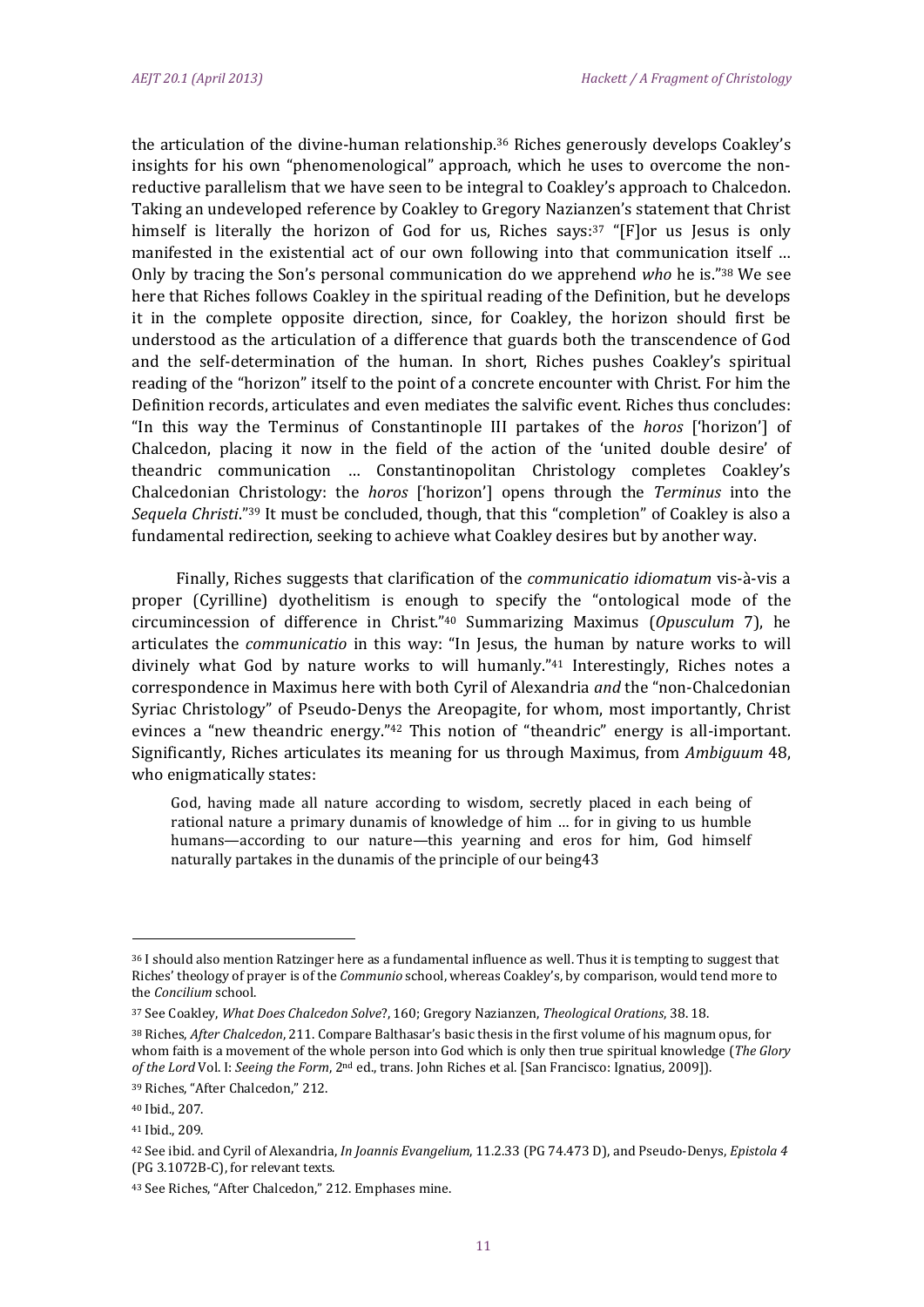With this statement we reach the most sacred interior of Alexandrian dyothelitism, which attempts to express even further the radicality of the paradox of the union of the two natures. According to Maximus, God imparted Godself at the very center of human being in the act of creation in order for human beings to be fundamentally ordered toward God as their natural end. *God* is therefore the very presupposition for the *meaning* of human nature: the total measure of humanity is (by grace) divinity itself, which Riches concretely expresses as "the theandric reciprocity of created and uncreated Love."44 There is therefore the *very same desire* that defines both divine and human natures—*desiderium naturale videndem Deum*—but existing according to two different modes, a divine and a creaturely. In Christ, then, the radical unity is completed and made explicit through the *communicatio idiomatum* in Christ's concrete acts of love for the Father: *viz.*, the total conformation of his will to the Father's in his obedience all the way from manger through the Garden to the Cross. In the complete conformity of his human will to his divine will, enacted through his limitless, divine desire to please the Father, the Son carries humanity with him through the "wages of sin", overcoming humanity's death by the inexhaustibility of his divine love. He therefore liberates human nature, providing it the capacity to realize its true end, implanted within it from the beginning. The "energy" (*dunamis*) of Christ is both divine and human, truly divine and truly human—theandric—completely divine and *therefore* completely human. Hence, for Riches, "[t]here is no 'pure' life of Jesus that can discretely serve the normative function of an 'original text', there is no 'humanity' of Jesus that can be manifested apart from his divine Person, and there is no 'pure nature' of humanity that can be revealed apart from the theandric Christ who 'reveals man to himself'."45 

Thus, according to Riches, the Chalcedonian Definition teaches us that in salvation there is a *synergism* (two wills from two natures) rooted within and made possible by the *a priori monergism* (and thus one divine Person) of God: The salvation wrought by grace is truly a human work, but only insofar as it is utterly and definitively rooted in God's prior action. 

# C. BETWEEN RICHES AND COAKLEY

# *The Problem of A "Pure Nature"*

Following Riches' construction, it would be possible to read in Coakley an unwitting accommodation with an all-too-neo-Scholastic "parallelism," which only serves to reify again the separation of nature and grace into two discrete spheres. It is often said that for Karl Rahner the old *duplex ordo* is dissolved but re-inscribed by a more self-subsisting philosophical anthropology that only serves to naturalize grace in the end. If this is the case, it substantially informs his Christology. This is, of course, a bit of a caricature: Rahner's supernatural existential is much more subtle and complex, owing more to the logic of Christology—filtered through Thomistic metaphysics in its encounter with Kant than is typically understood. Yet there is no doubt that his theology fundamentally bears an anthropological starting point.<sup>46</sup> Because of this the role of Christology in particular is

<sup>44</sup> Ibid., 213. 

<sup>45</sup> Ibid., 217. 

<sup>&</sup>lt;sup>46</sup> See Rahner, "Current Problems," 166.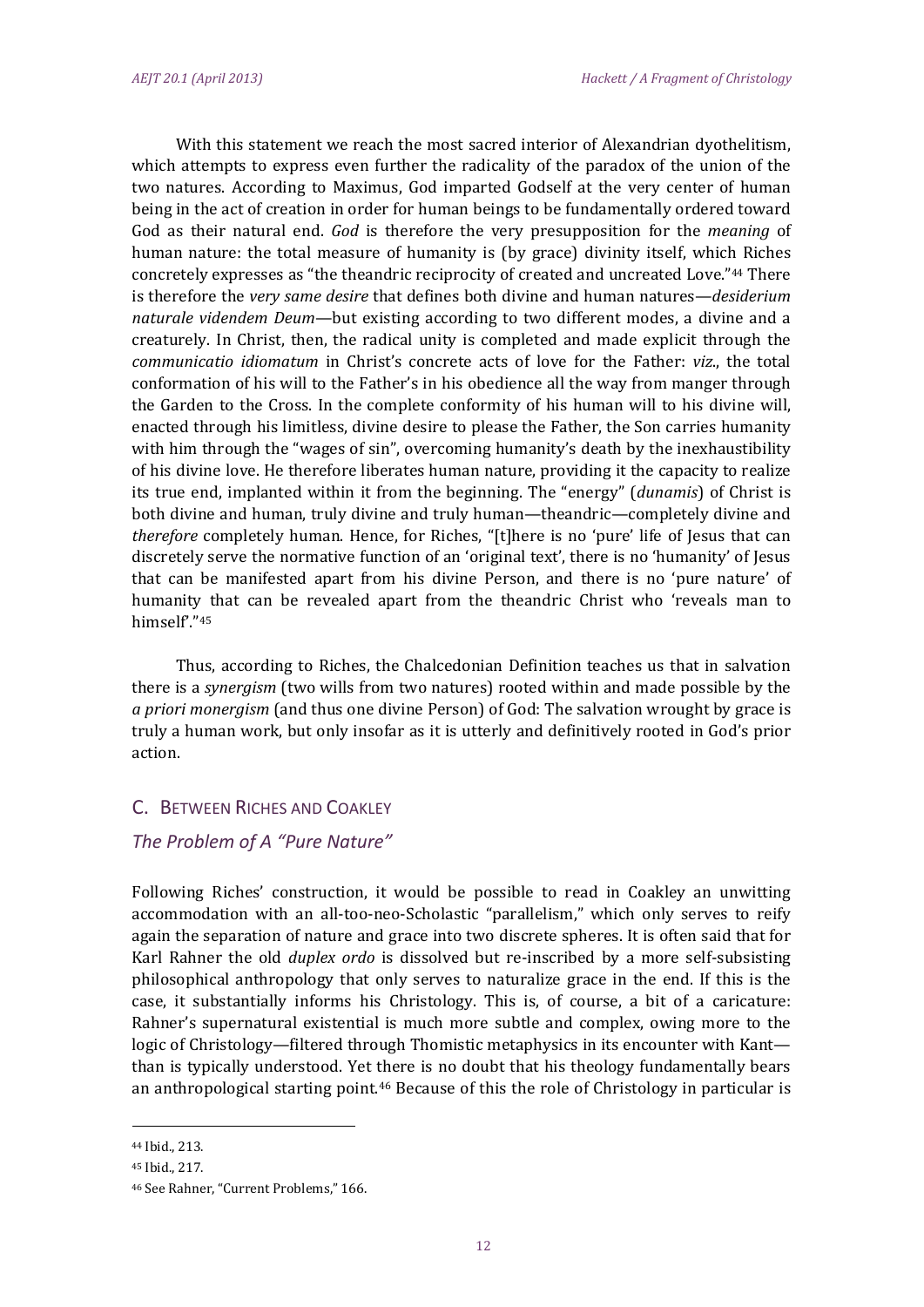unclear in the articulation of his theological anthropology. Nevertheless, even if Rahner's Kantian-Heideggerian (perplexing in itself!) terminology bears much of the blame for this critique, and therefore recognition of this no doubt blunts the edges of the harshest elements of the criticism, Rahner's anthropological construction, apart from the terminology, arrives from somewhere else than concrete revelation. At the very least it is articulated by a philosophical grammar which is less than thoroughly probed and purified by the light of the data of revelation. So, Rahner's conception of "nature", if it is surely (always, already!) uplifted, perfected, healed by grace, it is nevertheless less clear how this transformation relates to the apocalyptic drama of salvation in history. Is the latter an addendum to the former anthropological structure which really does all the soteriological work? For Coakley, one could say, this "parallelism" is subtler, resulting perhaps from the particular weight of her feminist commitments, which, if Riches is right about the unitive origin of human difference and integrity, are less than fully integrated in her constructive thought. If this is the case then it would raise the question whether the final good of female liberation on her account still (at least latently) demands a view of the human creature as autonomous, independent and complete in itself, bearing within a self-realizable end that brings into question the need for a supernatural end that orders the totality of the creature—and this despite her critical theological rearticulation designed to refigure feminist teleology with this particular problem in mind. In other words, the problem is that the articulation of the good of liberation is harshly (if implicitly) distinguished from the final eschatological good of the *visio beatifica*. This we would have to trace back to what we can call at least by comparison to Riches, her bifurcated Christology. To elect the former (liberation) at the expense of the latter (eschatology) is merely to reverse the binary of neo-scholastic "two orders theology" and therefore to remain shackled to its logic. In terms of Christology this inevitably tends towards a stress on the distinction and self-integrity of the human nature conceived in some way apart from its union from the divine, which would seem, therefore, to remain a problem for feminist Christologies in general. However, despite this neo-scholastic remainder of a "pure nature" in her thought, the promise of Coakley's feminism lies precisely here: she may liberate feminism from its debilitating reliance on that which it seeks to deconstruct, i.e., its discourse framed, in an inverse and negative manner, by traditional patriarchal modes of thought.

Rahner, despite rightly rejecting the received view that the gratuity of grace is properly maintained via a nature understood as possessing no intrinsic need for grace, still allows a highly developed anthropocentric starting point to shape the theological dimension. For Coakley though, the relation is again more complex: the problem is figured with feminist liberative ends in mind, in which the Cyrilline unification for the sake of theological coherence results in "strained credibility about the form of Christ's earthly life." $47$  Such a reading of the Cyrilline emphasis on the priority of the divine, that is, understood to be asserted over against the human may "insidiously fuel masculinist purposes" indeed, but only for conceptions of the divine tied to anthropomorphist perversions.<sup>48</sup> Yet, in light of Riches, one wonders whether this is the best reading of the Christologies of *henosis* [union]: To consider the creature as essentially dependent upon the creator for its very own creaturehood, the end of which is beyond it in God's life—is it advisable or necessary to abandon this conception for some sort of "pure nature"? Perhaps, given Riches' indications, the best approach is to consider this Cyrilline emphasis

 47 Coakley, "*Kenosis* and Subversion", 14. 

<sup>48</sup> Ibid., 15.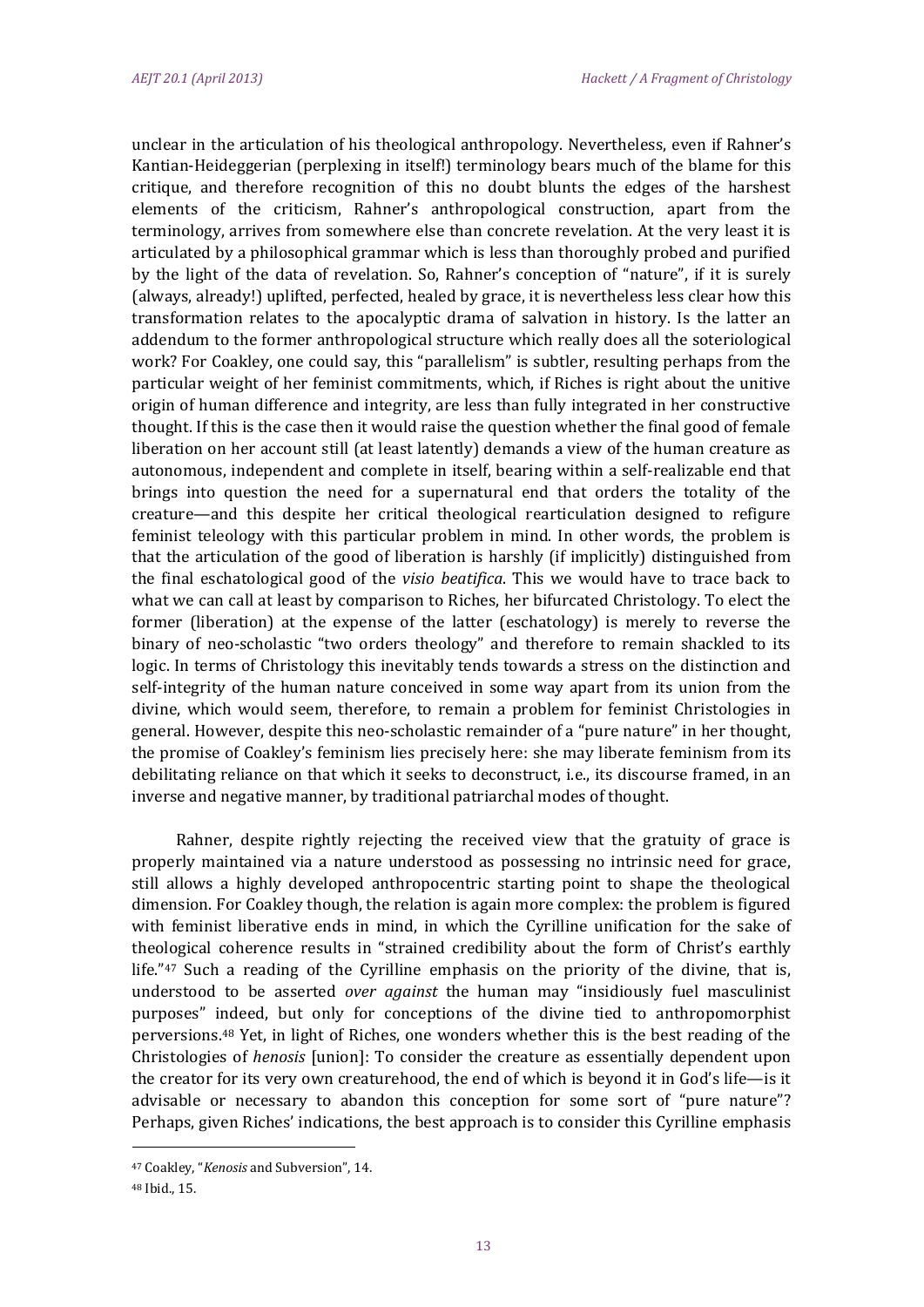as the best Christology for a truly liberative program for humanity in general and woman in particular: *henosis* and *kenosis* are, in Christ, mutually complementary perspectives.

One wonders also, finally, why Coakley's particular reading, so bent on stressing the human freedom of Christ *over-against* the divine, attempts to make a theological decision which the Definition itself attempts to rule out. If read in this way, her proposal would seem to subsume or at least imply, one the one hand, a bizarre Eutychianism, in which Christ becomes a "third thing", an amalgamation of divinity and humanity—only here, strangely, in terms of person instead of nature, and thus, on the other hand, a human fully integral in itself prior to the union, all too redolent of the "prosopic" union of Nestorius. Coakley's concern seems to be that the union itself not be imposed from beyond by divine "fiat" *before* the agency of Christ's humanity. At this point one would wonder then, whether Coakley would still accept the orthodox title *Theotokos* for the Virgin? (Finally, at this point, the horizon of a Mariology would seem to become essential here for feminist concerns.) Taken at face value, it seems her Christology would delimit the incarnation to Christ's adult life—perhaps at the Baptism? But wouldn't this be yet another insidious form of Adoptionism? Otherwise, for her, human freedom and nature is put in jeopardy by a divine power that overwhelms creaturely reality, rather than realizing its inherent possibilities. Coakley does not say whether she accepts Maximus the Confessor's view that human nature as such performs a certain (active) receptivity to the divine. This would alleviate many of these difficulties that I draw out here, though, again, it would demand an Alexandrian rather than Antiochene emphasis, since, for Maximus, the humanity is only really human in self-abandoning surrender to the divine, a *kenosis* rooted in the Trinitarian life, as Christ showed by his agony in the garden. $49$ 

If what we outline here has any merit, then Coakley disengages the spiritual meaning of *kenosis* from its concrete foundations in its originating Christological meaning. For her, the kenotic hymn of Philippians 2 is therefore primarily "an invitation to enter into Christ's extended life in the church, not just to speculate dispassionately on his nature."<sup>50</sup> Clearly, this particular disengagement is undertaken for the sake of a reengagement of Christology and spiritual praxis—but a Christology cleansed of its alleged tendency to elide the integrity and freedom of the human dimension for the sake of the *hypostatic* union, that corresponds, she insinuates, with a harmful spirituality of selfabnegation, deferral and self-diminishment. This view corresponds with what we have already seen regarding her important insight into the Chalcedonian formula as a summary of the salvific *acta*, rather than an abstract metaphysical schema. In so doing, she still succeeds in making the cross and resurrection central to her religious refigurement of the liberation ideal. Coakley offers much to ponder: the reintegration of spiritual experience (prayer) and praxis (feminist liberation) with constructive dogmatic reflection is clearly a recovery of important modes of theology very much lost in the modern period. The close relation between ethics and spirituality resonates with specifically contemporary

<sup>&</sup>lt;sup>49</sup> He compares the soul/body relation to that of God and humanity, even while rejecting an "instrumental" view of human nature. See Maximus, *Ambiguum* 7: "God becomes to the soul (and through the soul to the body) what the soul is to the body, as God alone knows ... He remains wholly man in soul and body by nature, and becomes wholly God in body and soul by grace and by the unparalleled divine radiance of blessed glory appropriate to him." "The body is of such a nature that it can make place for the soul by an inherent power that is receptive to the soul's activity." In *On the Cosmic Mystery of Jesus Christ*, trans. Paul Blowers and Robert Wilken (Crestwood, NY: St. Vladimir's Seminary Press, 2003), 71.

<sup>50</sup> Coakley, "*Kenosis* and Subversion", 34.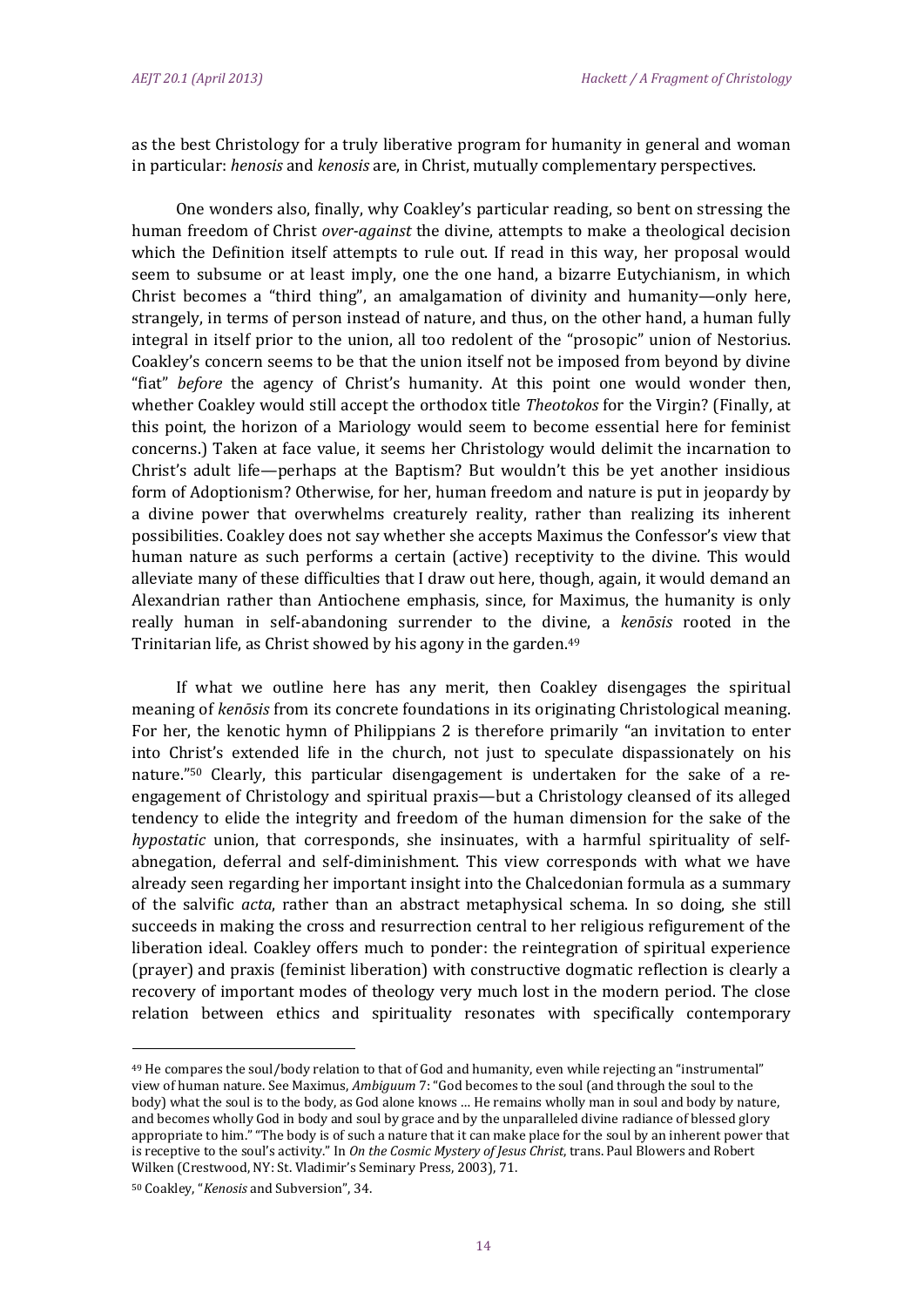concerns. Finally, her catholic hermeneutic of integration and patristic *ressourcement* of central Christian thematics re-ordered to directly speak to contemporary cultural issues overcomes the weightless or un-tethered elements of contemporary theological feminism without losing focus on its agenda.

In terms of her Christological vision, it is worth questioning whether Coakley resonates too much with a difficult element of Rahner's "supernatural existential", specifically its *de facto* "banalization" of religious experience and religious praxis (making mundane human experience "spiritual"). That is, there is a question whether Coakley's specific spiritual re-engagement of *kenosis* in Christology would tend to reduce "authentic spirituality" to, as in Rahner, a subject's vague awareness of transcendence and then delimit the total demand of the Gospel upon one's entire being. Is the call to action and the demand for conversion "watered down" by a fear of the historical (and terrible, no doubt) legitimation of violent patriarchical power structures?

At any rate the final verdict on Coakley's Christology is still out; we must wait upon more thoroughly developed Christological reflection from this important contemporary theologian, which will only come as the trajectory inscribed in her project bears itself out. Only from the vantage of the total *telos* of her project can the question of which is fundamentally prior, nature or grace, be answered. A final assessment can only be attempted then. The central point to be made—for at least I can raise the proper queries here—is that Coakley, as we have seen, elects a certain "Antiochene" duality over against a (supposedly) Cyrilline stress on unity for the same reason: any stress on an Alexandrian Christology drastically debilitates *creaturely* self-integrity and the self-determination that defines it. Pointing out (as I did above) her facile opposition between Antiochene (emphasizing the humanity) and Alexandrian (supposedly denigrating it) Christologies, can open up for us the further conclusion, after Riches, that the concrete union operated by Christ's hypostatic incarnation cannot be approached from the starting point of a conviction or thesis about the general relation of the divine and human natures (as in, say, a metaphysics of creation). Any general conviction about human nature, even one with feminist concerns, must be rethought through Christology, not the other way around. Otherwise, our understanding of humanity will be extrinsic to Christ, and our understanding of Christ will be in danger of being itself "extrinsicist."<sup>51</sup> What this observation seems to suggest is that Coakley's narrative of modern Christological problematic (shared with Rahner), in which an over-Cyrilline stress dominates and threatens to overcome, breach, circumvent, or "obliterate" (to use her word) the integrity of the creaturely nature, can *only* avoid a disastrous elision into a Eutychean confusion of divine and creaturely natures by a (quasi-)Nestorian response. For both Coakley and

 $51$  At any rate, such a dualism is offset in Rahner to the degree that his constructive response attempts to find the fullness of humanity starting from the hypostatic union. It seems that this is precisely where he differs from Coakley. Though their account of the problem is the same (a *de facto* monophysitism), Rahner's concern to reject a "pure nature" (though perhaps returning with abandon because of his rejection of a thoroughgoing Christological shape to theological anthropology) allows his Christological proposal to reach the measure of the Lubacian paradox at points. "The only way in which Christ's concrete humanity may be conceived of in itself as diverse from the Logos is by thinking of it in so far as it is united to the Logos. The unity with the Logos must constitute it in its diversity from him, that is, precisely as a human nature; the unity must itself be the ground of the diversity" ("Current Problems," 181; cf. also p.162). One should also see Jon Sobrino, *Jesus the Liberator: A Historical‐Theological Reading of Jesus of Nazareth* trans. Paul Burns and Francis McDonagh (Mayknoll, NY: Orbis Books, 2006), 240-ff, for another development of the Rahnerian starting point. Sobrino self-consciously subscribes, however, to an assumptionist Christology.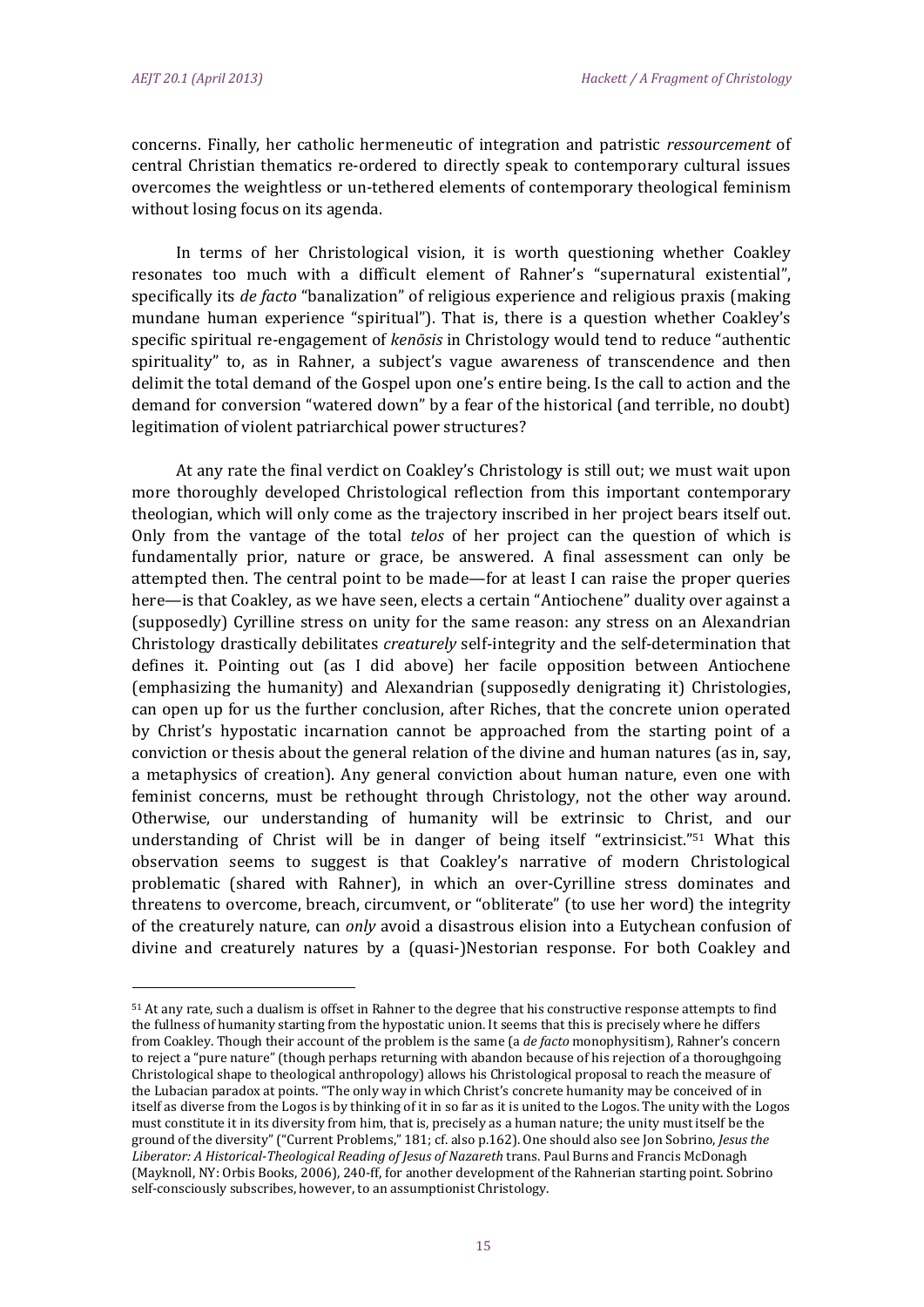Rahner (and, actually, Nestorius), it is the desire to maintain and promote the difference between the divine and human, primarily for the sake of the integrity and goodness of creaturely nature, that results still in a dualist Christology, expressed in Coakley, for example, as the demand for a "concurrence" *as a starting point* for articulating the relation of the two natures. It could be suggested that the parallelistic Christological proposals of Coakley (and Rahner) is first rooted in her particular parallelistic conceptions of the divine and human relation *in general*, as opposed to Riches'—following Maximus—concentration on the concrete data of biblical revelation. In this way the Christological concentration of theology is foiled by a "competitive" view of the relation of God and creature which loses the key insight at the heart of Chalcedon itself.

# CONCLUSION: THE FRAME OF THE QUESTION

 

We can wholeheartedly agree with Coakley that the enigma of Chalcedon is itself an invitation to constructive, albeit dogmatic, theology. In fact one should say that the dogmatic *horos* is the very locus for the greatest freedom for speculative Christology. Accordingly, then, one must also follow much of what Riches has said above, particularly his development of Coakley's conception of *horos* as encounter (already latent in Coakley's work). But one must opt for Riches' Cyrilline-Maximian interpretation of Chalcedon for the most important reason that the implication, discovered in its light, that Coakley's "confected" Christology is still, at present, too redolent of a "pure nature" (probably resulting from a strong but latent influence of Rahner on her thought, along with the particular difficulties still being worked out within feminist discourse) which, after de Lubac, only tends to lose any stable conception of that which it seeks most to preserve, and therefore, in the long run, may actually tend to perform the very opposite effect for the meaning of human integrity and freedom than Coakley intends. Let us summarize the point by quoting David Burrell, who says that *proper* "attention to creation and the unique relation of creator to creatures can eliminate the tendency to structure divine and human freedom as a zero-sum game, for that very structure simply presumes that the creator is an actor along with others, as does the language of 'concurrence'." $52$ 

Finally, one must say, therefore, that the enigma of Chalcedon is best approached when understood in developmental continuity with Constantinople III, and therefore consider dyothelitism, paradoxically, as an important development of an Alexandrian Chalcedon. Yet I must ask: Is the enigma of Chalcedon hereby "solved"? One must vigorously agree with Coakley's profound insight that Chalcedon, even read through the lens of later dogmatic development, is *only still an invitation to reflection*: the essential issues raised are in no way resolved. Rather, it is only here that the essential questions of Christology can first properly be asked. What matters is the articulation of the salvation of humanity by means of the hypostatic union that precisely as union expresses the *difference* of humanity from divinity, and thereby, again, precisely as union, manifests the full *integrity* of human creatureliness to its widest possible extent. Christology properly refuses at all costs to let go of an affirmation of both poles of the antinomy and shows how the affirmation of one (unity) is the means toward the affirmation of the other (difference) as a result of the concrete Christological account of *grace* (divine action) and the resulting

<sup>52</sup> See David Burrell, "Creator/Creatures Relation: 'The Distinction' vs. 'Onto-theology'" *Faith and Philosophy* 25  $(2008): 184.$